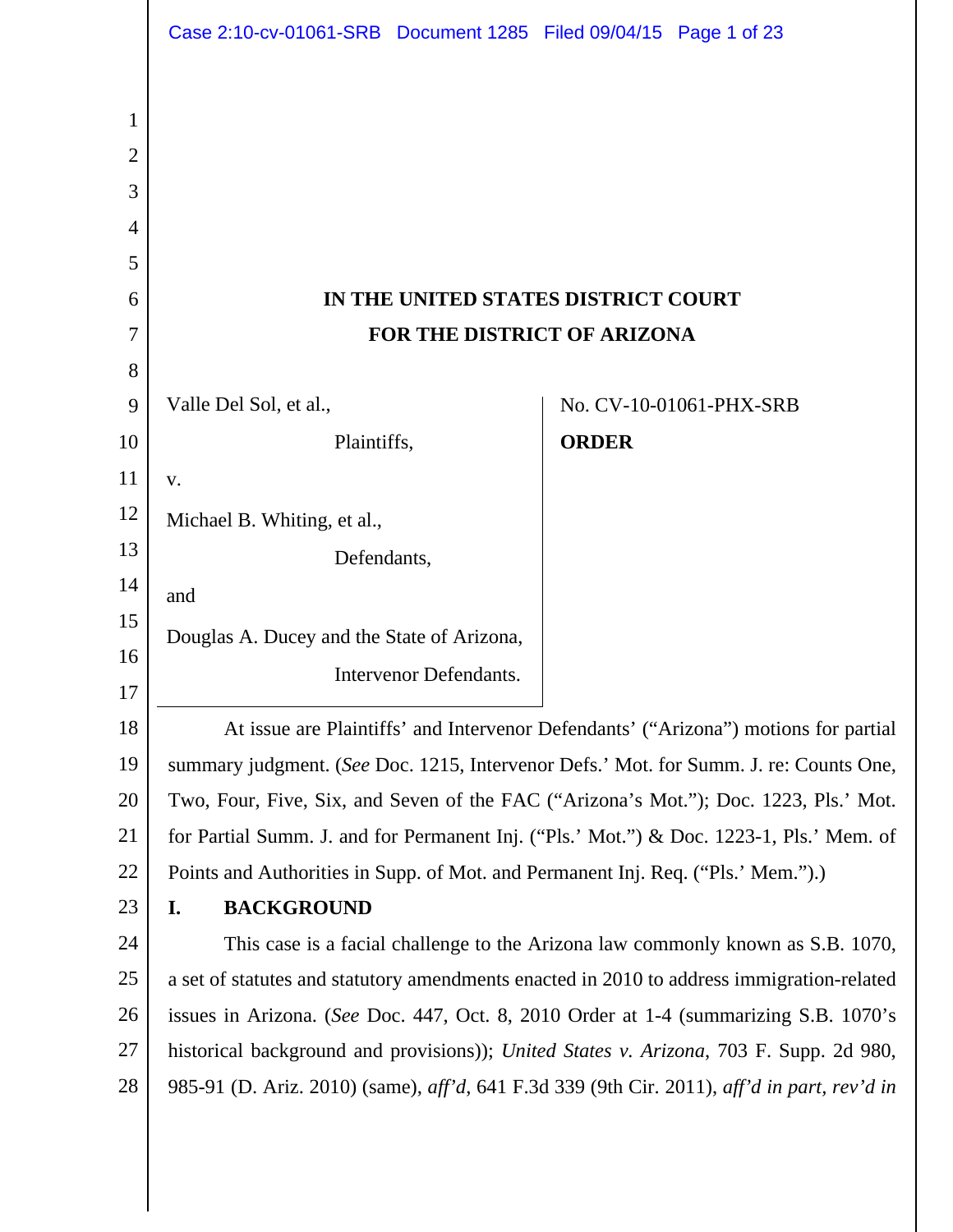1 2 3 4 5 6 7 8 9 10 11 part, 132 S. Ct. 2492  $(2012)$ .<sup>1</sup> The enactment of S.B. 1070 led to this suit and the related pre-enforcement facial challenge in *United States v. Arizona*, in which the United States filed suit to enjoin S.B. 1070 as preempted. (*See Arizona*, No. 10-CV-01413-PHX-SRB, Doc. 1, Compl.) The *Arizona* case is now resolved. Plaintiffs' challenge to S.B. 1070 includes, but is not limited to, preemption theories. (*See* Doc. 511, First Am. Compl. for Declaratory and Injunctive Relief ("FAC") ¶¶ 177-82 (Count One – Supremacy Clause), 183-88 (Count Two – Equal Protection Clause), 189-91 (Count Three – First Amendment), 192-96 (Count Four – Fourth Amendment), 197-200 (Count Five – Article II, § 8 of the Arizona Constitution), 201-04 (Count Six – Due Process Clause), 205-08 (Count Seven – 42 U.S.C. § 1981).) (The federal constitutional claims are brought under 42 U.S.C. § 1983.)

12 13 14 15 16 17 18 19 20 21 22 Five years of rulings in these cases has narrowed the unresolved issues concerning S.B. 1070's facial validity. In *Arizona*, the Supreme Court held that although Section 3 of S.B. 1070 was field preempted and that Sections 5(C) and 6 were conflict preempted, Section 2(B) was not preempted on its face. *See Arizona v. United States*, 132 S. Ct. 2492, 2501-10 (2012). The Court permanently enjoined Sections 3, 5(C), and 6. (*See*  Arizona, Doc. 180, Sept. 18, 2012 Order.)<sup>2</sup> The Court later permanently enjoined Section 4, which amended the crime of human smuggling under A.R.S. § 13-2319. (*See id.*, Doc. 215, Nov. 7, 2014 Order.) Like the United States, Plaintiffs moved to enjoin various provisions of S.B. 1070. The Court preliminarily enjoined the portions of Section 5 codified under A.R.S. § 13-2929, which created a separate crime for certain smuggling activities. (Doc. 757, Sept. 5, 2012 Order); *Valle del Sol v. Whiting*, 2012 WL 8021265

23

<sup>24</sup>  25 <sup>1</sup> The Court refers to Senate Bill 1070 and House Bill 2162 collectively as "S.B. 1070," describing the April 23, 2010 enactment as modified by the April 30, 2010 amendments.

<sup>26</sup>  27 28 <sup>2</sup> Section 3 made the failure to comply with federal alien registration requirements a state misdemeanor. A.R.S. § 13-1509. Section 5(C) made it a misdemeanor for an unauthorized alien to seek or engage in work in Arizona. A.R.S. § 13-2928(C). Section 6 authorized the warrantless arrest of a person where there was probable cause to believe the person had committed any public offense that made the person removable from the United States. A.R.S. § 13-3883(A)(5).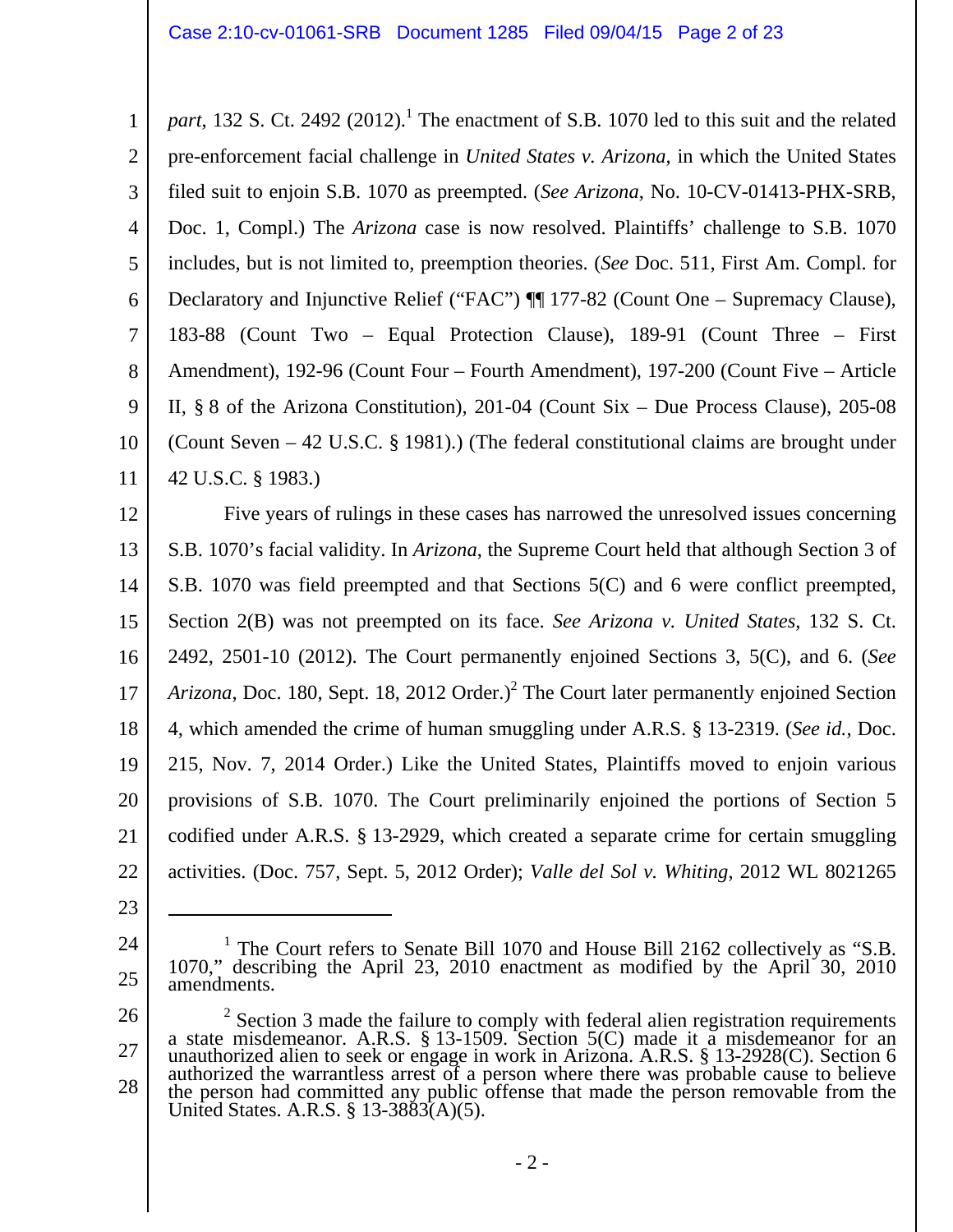1 2 3 4 5 6 7 8 (D. Ariz. Sept. 5, 2012), *aff'd*, 732 F.3d 1006 (9th Cir. 2013), *cert. denied*, 134 S. Ct. 1876 (2014). A.R.S. § 13-2929 is now permanently enjoined after the United States and Arizona reached a stipulation in *Arizona*. (*See Arizona*, Doc. 200, June 9, 2014 Order.) The Court also preliminarily enjoined the portions of Section 5 codified under A.R.S. § 13-2928(A) and (B) involving day labor prohibitions. (Doc. 604, Feb. 29, 2012 Order); *Friendly House v. Whiting*, 846 F. Supp. 2d 1053 (D. Ariz. 2012), *aff'd sub nom. Valle Del Sol Inc. v. Whiting*, 709 F.3d 808 (9th Cir. 2013). The portions of S.B. 1070 that are not enjoined are now in effect.

9 10 11 12 13 14 15 16 The parties filed motions for partial summary judgment after the close of discovery. *See* Fed. R. Civ. P. 56(a). Together the partial summary judgment motions cover all counts in the First Amended Complaint. Arizona moves for summary judgment on each count except for Plaintiffs' First Amendment challenge to the day labor provisions (Count Three). (*See* Arizona's Mot. at 2.) Plaintiffs move for summary judgment on their First Amendment challenge to the day labor provisions and their preemption challenge to Section 2(D) (Count One). (*See* Pls.' Mot. at 1; Pls.' Mem. at 5- 29.) Plaintiffs ask the Court to permanently enjoin these provisions. (*Id.*) 3

17

### **II. LEGAL STANDARDS AND ANALYSIS**

18 19 20 21 22 23 24 25 26 Under Federal Rule of Civil Procedure 56, summary judgment is properly granted when: (1) there is no genuine dispute as to any material fact; and (2) after viewing the evidence most favorably to the non-moving party, the movant is clearly entitled to prevail as a matter of law. Fed. R. Civ. P. 56(a); *Celotex Corp. v. Catrett*, 477 U.S. 317, 322-23 (1986); *Eisenberg v. Ins. Co. of N. Am.*, 815 F.2d 1285, 1288-89 (9th Cir. 1987). A fact is "material" when, under the governing substantive law, it could affect the outcome of the case. *Anderson v. Liberty Lobby, Inc.*, 477 U.S. 242, 248 (1986). A genuine dispute of material fact arises if "the evidence is such that a reasonable jury could return a verdict for the nonmoving party." *Id*. In considering a motion for summary judgment, the court  $\overline{a}$ 

27

<sup>28</sup>  <sup>3</sup> Because the Section 5 smuggling provisions are already unenforceable due to the permanent injunction order in *Arizona*, the Court denies as moot Plaintiffs' other request to permanently enjoin A.R.S. § 13-2929. (*See*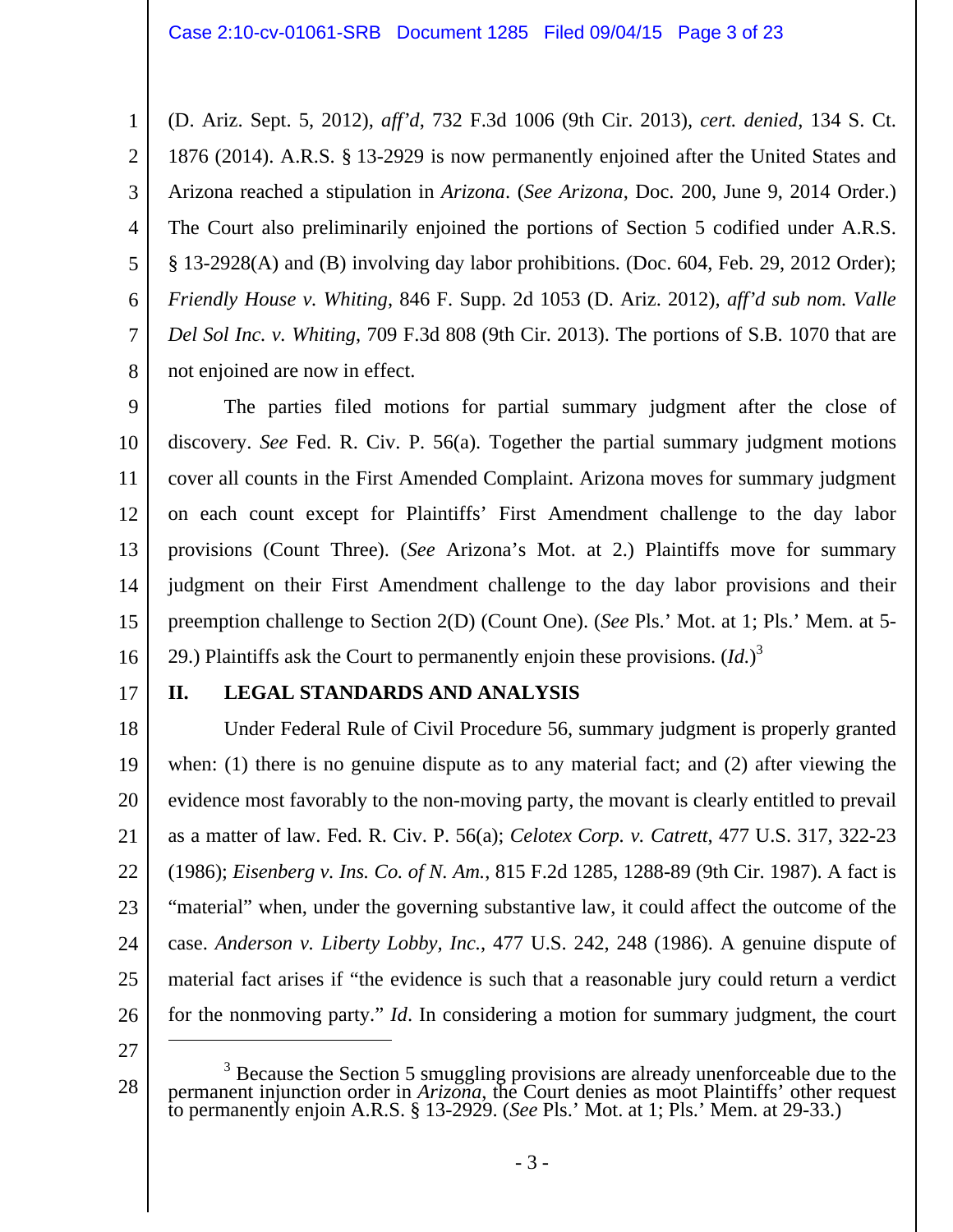1 2 3 4 5 6 7 8 9 must regard as true the non-moving party's evidence if it is supported by affidavits or other evidentiary material, and "all inferences are to be drawn in the light most favorable to the non-moving party." *Eisenberg*, 815 F.2d at 1289; *see also Celotex*, 477 U.S. at 324. The non-moving party may not merely rest on its pleadings; it must produce some significant probative evidence tending to contradict the moving party's allegations, thereby creating a material question of fact. *Anderson*, 477 U.S. at 256-57 (holding that the plaintiff must present affirmative evidence to defeat a properly supported motion for summary judgment); *First Nat'l Bank of Ariz. v. Cities Serv. Co.*, 391 U.S. 253, 289 (1968).

10

### **A. Arizona's Motion**

11 12 13 14 15 16 17 18 19 20 21 22 23 24 25 26 27 28 Arizona contends that after the rulings in this case and in *Arizona* Plaintiffs' remaining claims are that: Section 2 of S.B. 1070 violates the Supremacy Clause, the Equal Protection Clause, and 42 U.S.C. § 1981; Section 2(B) violates the Fourth Amendment, the Due Process Clause, and Article II, § 8 of the Arizona Constitution; and the Section 5 day labor provisions codified under A.R.S. § 13-2928(A) and (B) violate the First Amendment. (Arizona's Mot. at 2.) Arizona argues that Plaintiffs' First Amendment challenge is the only claim that involves triable issues that cannot be resolved on summary judgment. (*Id.*) Plaintiffs do not dispute Arizona's contentions about what claims remain against S.B. 1070, except Plaintiffs contend that their claims alleging violations of the Equal Protection Clause and 42 U.S.C. § 1981 are not limited to Section 2 but challenge S.B. 1070 in its entirety. (*See* Doc. 1252, Pls.' Memo. of Law in Opp'n to Arizona's Mot. ("Pls.' Opp'n") at 9.) Plaintiffs note that the Court allowed these claims to proceed past the pleading stage in ruling on Arizona's motion to dismiss. (*Id.* at 9-10; *see* Oct. 8, 2010 Order at 15-18.) Plaintiffs acknowledge the Court's prior statement that it cannot "declare an entire statute unconstitutional if the constitutional portions can be severed from those which are unconstitutional," but Plaintiffs argue "there will be nothing to sever if [they] ultimately prove that discriminatory intent was a motivating factor for the law in its entirety." (Pls.' Opp'n at 10 n.12 (citing Oct. 8, 2010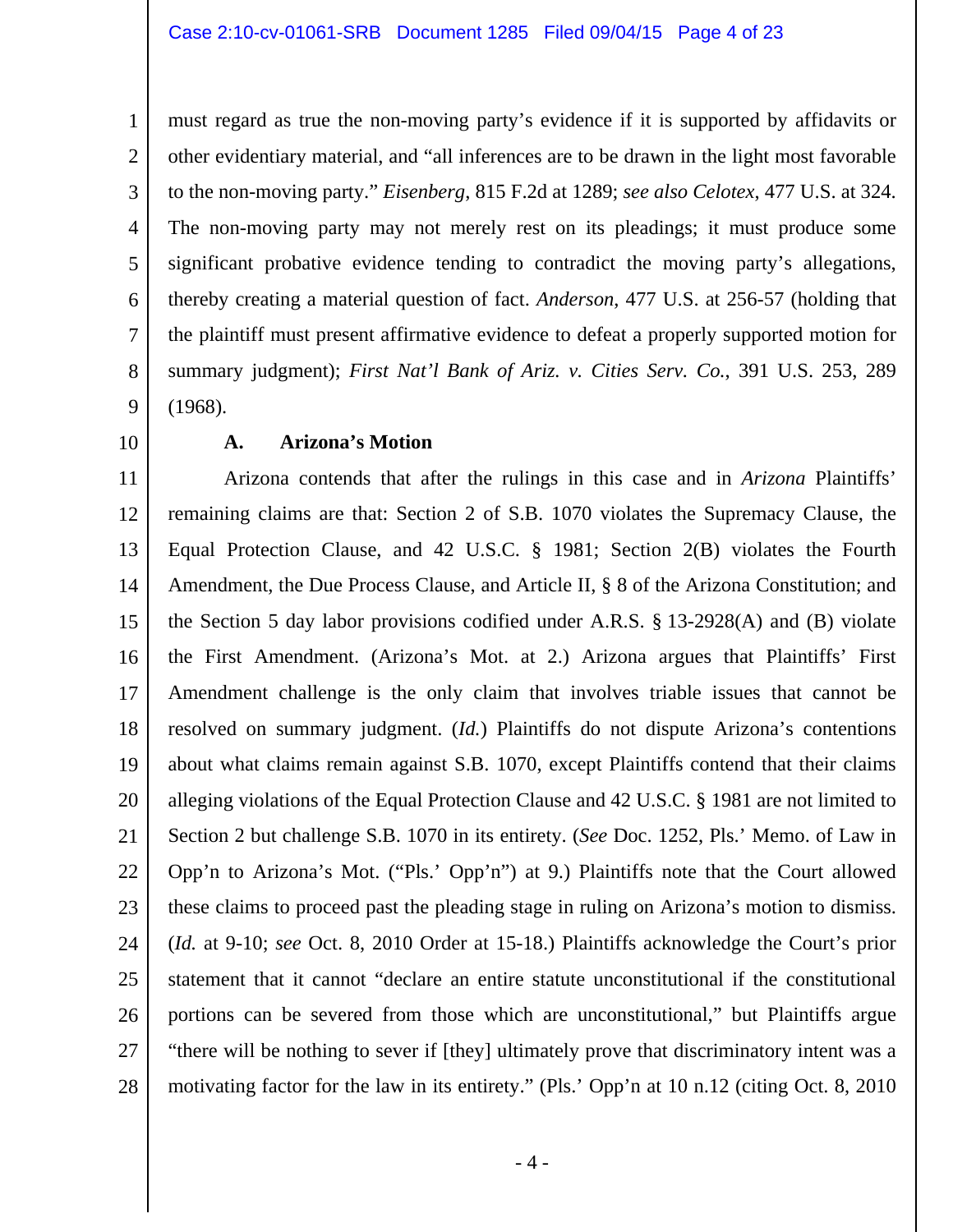Order at  $2 \text{ n.2}$ .)<sup>4</sup>

2

1

### **1. Section 2(B) (Counts One, Four, Five, and Six)**

3 4 5 6 7 8 9 10 11 12 13 14 15 Arizona argues that the Supreme Court's opinion in *Arizona* prevents further facial challenges to Section 2(B). (*See* Arizona's Mot. at 9-12.) Arizona moves for summary judgment on the counts challenging Section 2(B), which include part of Count One (Supremacy Clause) and all of Counts Four (Fourth Amendment), Five (Article II, § 8 of the Arizona Constitution), and Six (Due Process Clause). (*Id.*; *see* FAC ¶¶ 177-82, 192- 204; Joint Proposed Case Management Plan at 3-4 (clarifying that Plaintiffs' claims alleging violations of the Fourth Amendment and Due Process Clause are based on Section  $2(B)$ ).)<sup>5</sup> Section  $2(B)$  requires state law enforcement officers or agencies to make a "reasonable attempt . . . to determine the immigration status" of any person they stop, detain, or arrest on some other legitimate basis if "reasonable suspicion exists that the person is an alien and is unlawfully present in the United States." A.R.S. § 11-1051(B). The law also provides that "[a]ny person who is arrested shall have the person's immigration status determined before the person is released." *Id.*

16

17 18 In *Arizona*, the Supreme Court held that Section 2(B) was not preempted on its face. *See Arizona*, 132 S. Ct. at 2507-10. After holding that "the mandatory nature of the status checks" under Section 2(B) did not interfere with federal immigration law, the

19

<sup>20</sup>  21 22 23 24 25 <sup>4</sup> Plaintiffs have also alleged that S.B. 1070 in its entirety violates the Supremacy Clause, but in *Arizona*, the Court refused "to enjoin S.B. 1070 as an integrated statutory Clause, but in *Artzona*, the Court refused to enjoin 3.b. 1070 as an integrated statutory<br>enactment with interlocking provisions" on preemption grounds and "evaluate[d] the<br>constitutionality of the individual provisions o 2010 Order at 14 n.6.)) Consistent with *Arizona*, the Court must evaluate Plaintiffs' preemption challenges in terms of "the individual provisions of S.B. 1070 challenged by Plaintiffs." (See id. at 2 n.2.) Plaintiffs' pleadings and papers have only identified Section  $2(B)$  and Section  $2(D)$  as being preem

<sup>26</sup>  27 28 <sup>5</sup> Although the Joint Proposed Case Management Plan does not mention the claim <sup>5</sup> Although the Joint Proposed Case Management Plan does not mention the claim under Article II, § 8 of the Arizona Constitution, this claim, like Plaintiffs' Fourth Amendment challenge, is based on allegations that S.B. 1070 authorizes unconstitutional warrantless seizures and arrests. (*See* FAC ¶¶ 192-96); Ariz. Const. Art. II, § 8 ("No person shall be disturbed in his private affairs, or his home invaded, without authority of law.").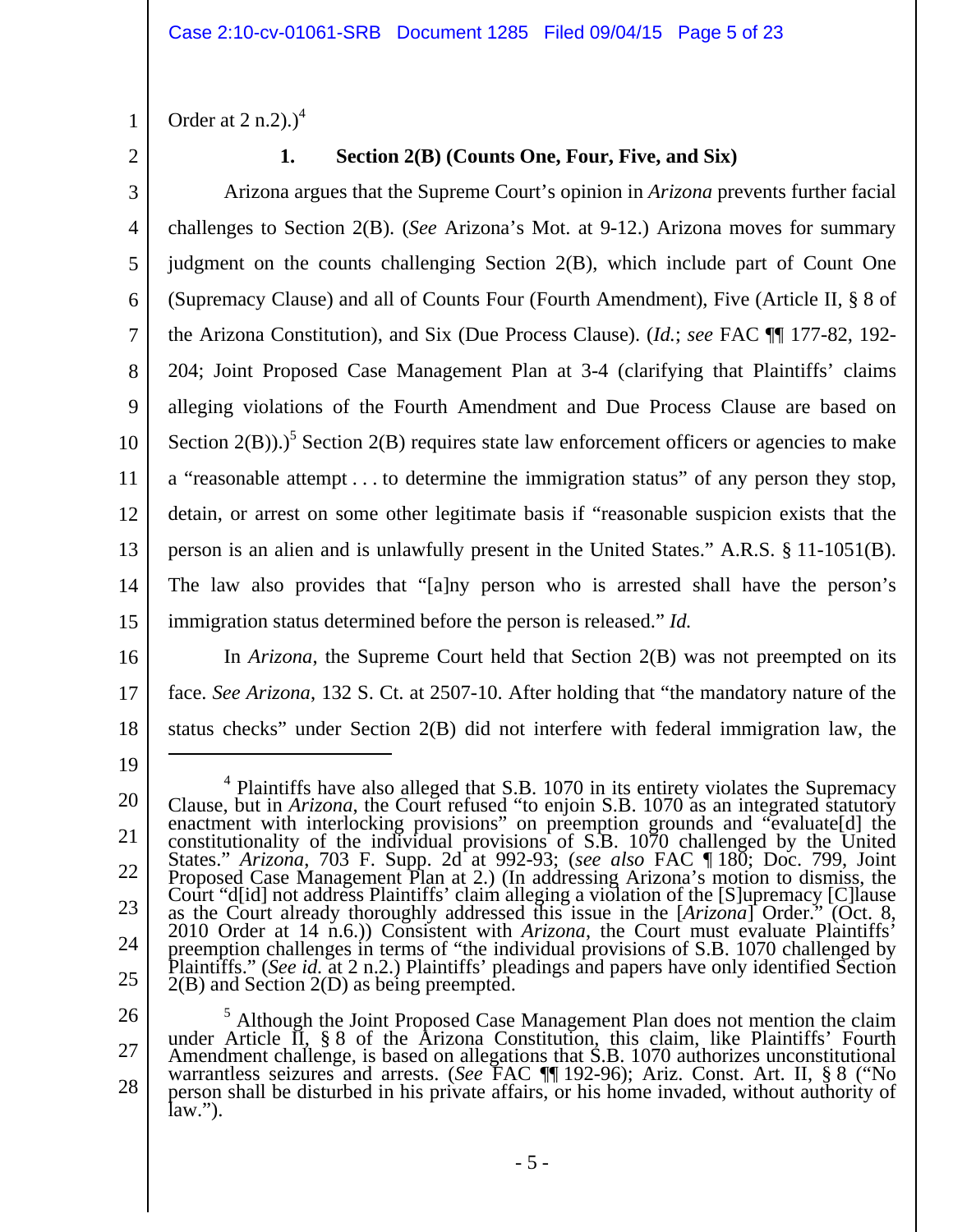1 2 3 4 5 6 7 8 9 10 11 12 13 14 15 16 17 18 19 20 21 22 23 Supreme Court addressed the second "constitutional concern" of "prolonged detention while the checks are being performed." *Id.* at 2508-09. The opinion described the ways by which Arizona courts could interpret Section 2(B) to avoid the "constitutional concern" that "state officers will be required to delay the release of some detainees for no reason other than to verify their immigration status." *Id.* at 2509 ("The state courts may conclude that, unless the person continues to be suspected of some crime for which he may be detained by state officers, it would not be reasonable to prolong the stop for the immigration inquiry.") ("State courts may read [the second sentence of Section 2(B) that '[a]ny person who is arrested shall have the person's immigration status determined before [he] is released'—]as an instruction to initiate a status check every time someone is arrested, or in some subset of those cases, rather than as a command to hold the person until the check is complete no matter the circumstances."). The Supreme Court reasoned that "if [Section] 2(B) only requires state officers to conduct a status check during the course of an authorized, lawful detention or after a detainee has been released, the provision likely would survive preemption—at least absent some showing that it has other consequences that are adverse to federal law and its objectives." *Id.* The Supreme Court did not address "whether reasonable suspicion of illegal entry or another immigration crime would be a legitimate basis for prolonging a detention, or whether this too would be preempted by federal law." *Id.* The opinion advised that "[t]he nature and timing of this case counsel[ed] caution in evaluating the validity of [Section] 2(B)." *Id.* at 2510. Noting the "basic uncertainty about what the law means and how it will be enforced" at this stage, the opinion did not "foreclose other preemption and constitutional challenges to the law as interpreted and applied after it goes into effect." *Id.*

24

25

26

 The issue of whether the *Arizona* opinion forecloses Plaintiffs' facial challenges to Section 2(B) is not new. The Court addressed this issue when it denied Plaintiffs' request to preliminarily enjoin Section 2(B) on preemption, Fourth Amendment, and Equal Protection grounds. (*See Sept. 5, 2012 Order*); *Valle del Sol*, 2012 WL 8021265.<sup>6</sup>  $\overline{a}$ 

28

27

 $6$  Plaintiffs initially appealed the denial of their preliminary injunction request, but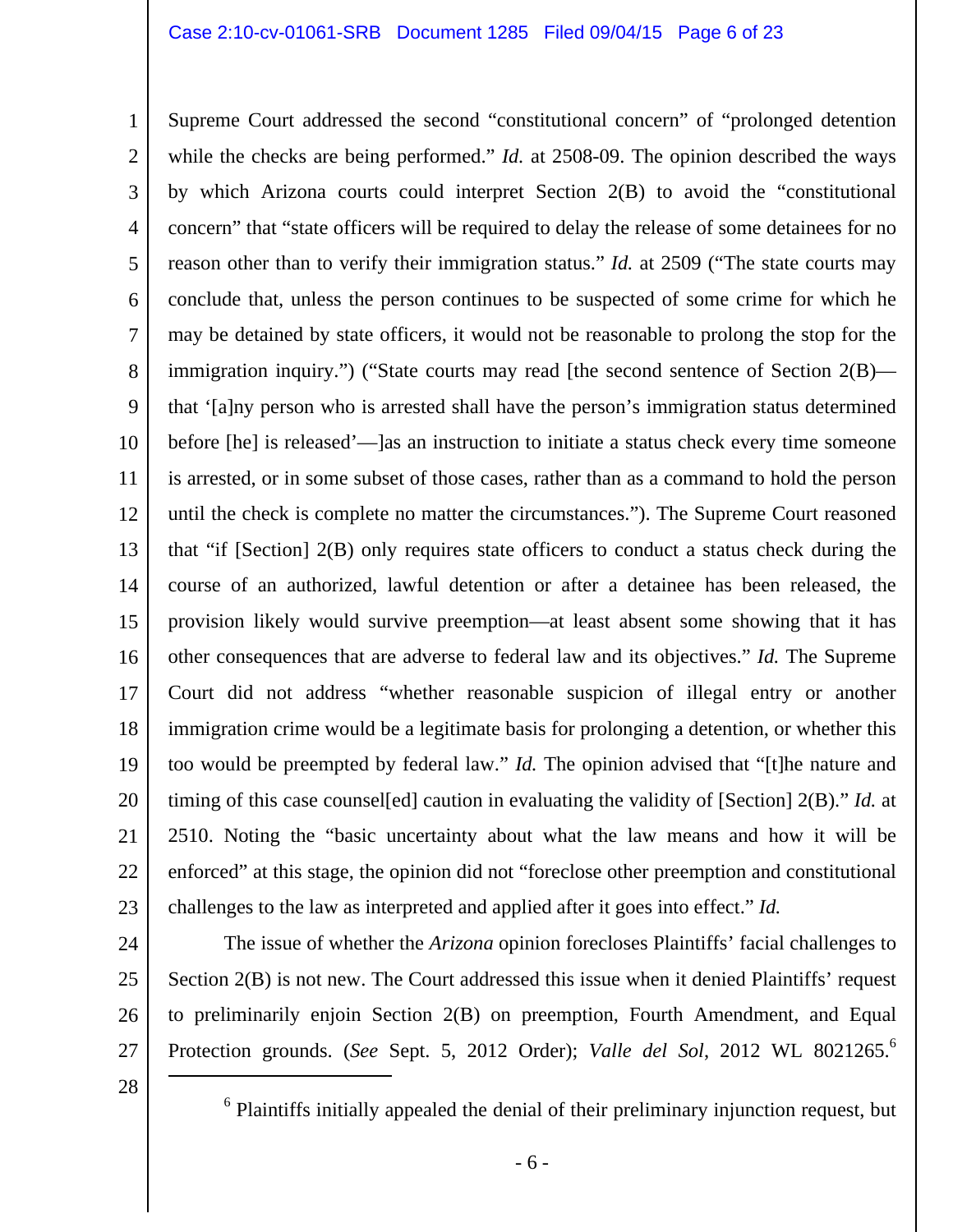#### Case 2:10-cv-01061-SRB Document 1285 Filed 09/04/15 Page 7 of 23

1 2 3 4 5 6 7 8 9 10 11 12 13 14 15 16 17 18 19 20 Plaintiffs argued that the *Arizona* opinion did not foreclose their facial challenges to Section 2(B) because the Supreme Court did not have before it the record that exists in this case. *Valle del Sol*, 2012 WL 8021265, at \*2. Plaintiffs interpreted their evidence to show that state officials would implement Section 2(B) in the same manner the Supreme Court deemed unconstitutional. *Id.* The Court rejected this argument and refused to "ignore the clear direction in the *Arizona* opinion that [Section] 2(B) cannot be challenged further on its face before the law takes effect." *Id.* at \*3 ("As the Supreme Court stated, Plaintiffs and the United States may be able to challenge the provision on other preemption and constitutional grounds 'as interpreted and applied after it goes into effect.'" (quoting *Arizona*, 132 S. Ct. at 2510)). The Court denied Plaintiffs' request to certify "a question to the Arizona Supreme Court as to whether [Section] 2(B) authorizes additional detention beyond the point a person would otherwise have been released, in order to determine that person's immigration status." *Id.* The Court explained that "[g]iven the Supreme Court's ruling, the Arizona Supreme Court would be faced with the same issue that bars this Court's consideration of Plaintiffs' facial challenges to [Section] 2(B). Without a set of as-applied facts, the Supreme Court has held that it would be speculative to decide as a matter of law that [Section] 2(B) will be enforced in an unconstitutional manner." *Id.*; (*see also* Doc. 1233, Apr. 6, 2015 Order at 1-4 (denying a second certification motion regarding Section 2(B) because it was an untimely motion for reconsideration of the preliminary injunction request denial).)

21 22 23 24 25 In responding to Arizona's motion, Plaintiffs have not addressed the Court's prior interpretation of the *Arizona* opinion. Plaintiffs generally make the same arguments the Court has already considered and rejected in the preliminary injunction stage. (*See* Pls.' Opp'n at 1-3.) Plaintiffs narrowly interpret the *Arizona* opinion to address only whether the United States could prevail in its facial challenge to Section 2(B). (*Id.* at 2.) As in the

26

<sup>27</sup>  28 later withdrew their Ninth Circuit appeal. Arizona cross-appealed the Court's grant of a preliminary injunction against the Section 5 smuggling provisions, A.R.S. § 13-2929. The Ninth Circuit affirmed on grounds that A.R.S. § 13-2929 was void for vagueness and preempted. *See Valle del Sol Inc. v. Whiting*, 732 F.3d 1006, 1019-29 (9th Cir. 2013), *cert. denied*, 134 S. Ct. 1876 (2014).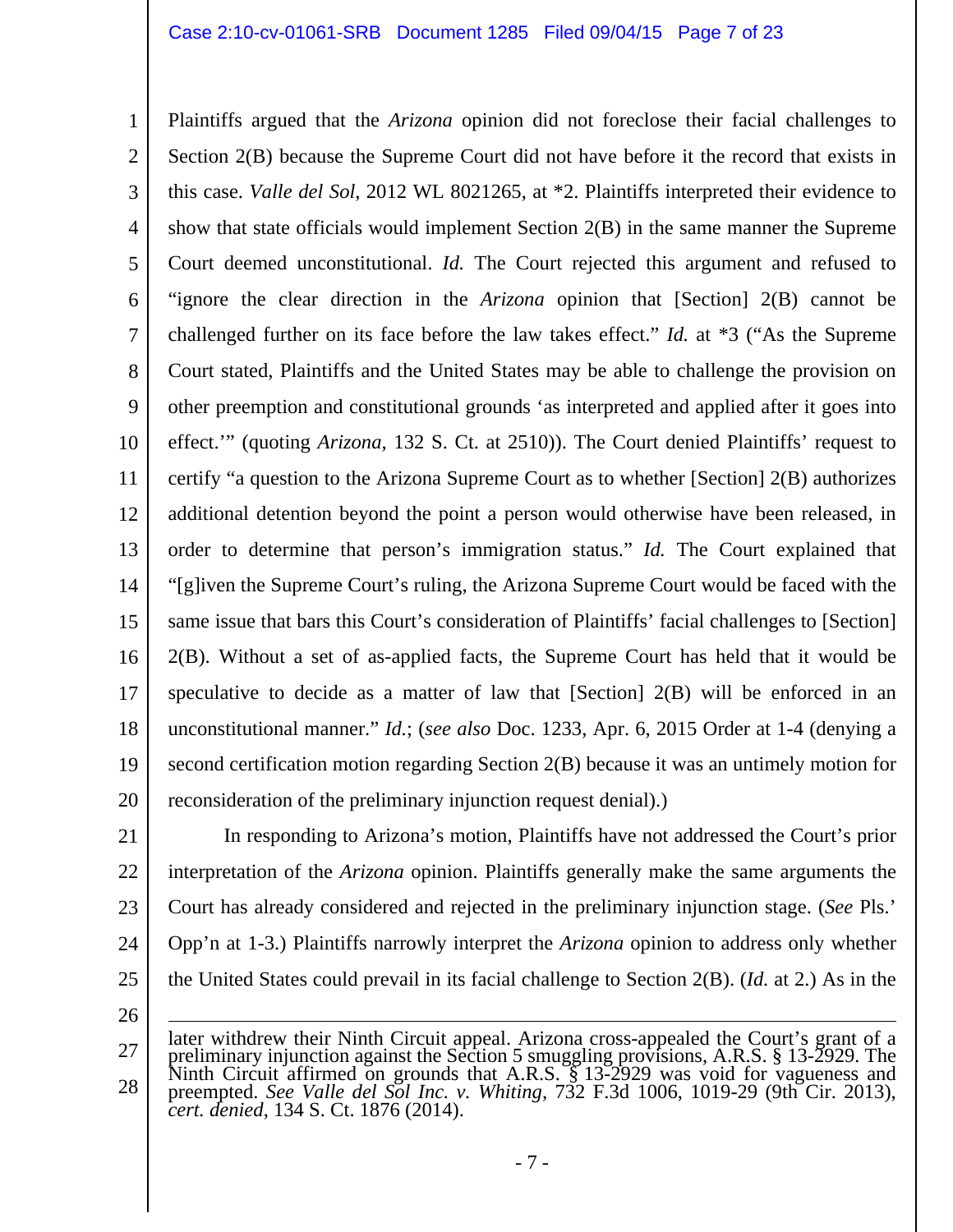1 2 3 4 5 6 7 8 9 10 preliminary injunction stage, Plaintiffs argue that the Supreme Court could not determine Section 2(B)'s constitutionality based on the record at the time. (*Id.* at 5.) Plaintiffs interpret their evidence to show that Section 2(B) authorizes law enforcement officers to detain and arrest individuals solely to verify their immigration status. (*Id.* at 7-8 (citing Arizona Peace Officer Standards and Training Board ("AZ POST") training materials, a 2010 Arizona Legislative Council legal opinion, former Arizona State Senator Russell Pearce's testimony and statements, and three county sheriffs' interpretations of Section 2(B)); *see* Doc. 1253, Pls.' Resp. to Intervenor Defs.' Statement of Material Undisputed Facts in Supp. of Mot., and Pls.' Statement of Additional Facts Precluding Summ. J. ("Pls.' Resp. and Statement of Additional Facts") ¶¶ P1-18.)

11 12 13 14 15 16 17 18 19 20 21 22 23 24 25 26 27 The Court will not depart from its prior analysis. Plaintiffs are attempting to challenge a law that is not preempted on its face and could be interpreted to avoid the constitutional concerns mentioned in the *Arizona* opinion, including potential violations of the Fourth Amendment and the privacy protections in Article II, § 8 of the Arizona Constitution. *See Arizona*, 132 S. Ct. at 2509-10 (explaining that Arizona courts could interpret Section 2(B) on its face to avoid the "constitutional concern" that "state officers will be required to delay the release of some detainees for no reason other than to verify their immigration status"). The Supreme Court held there is a "basic uncertainty about what the law means and how it will be enforced  $\dots$  [, and] without the benefit of a definitive interpretation from the state courts, it would be inappropriate to assume [Section] 2(B) will be construed in a way that creates a conflict with federal law." *Id.* at 2510; *see also City of L.A. v. Patel*, 135 S. Ct. 2443, 2450 (2015) ("[C]laims for facial relief under the Fourth Amendment are unlikely to succeed when there is substantial ambiguity as to what conduct a statute authorizes: Where a statute consists of 'extraordinarily elastic categories,' it may be 'impossible to tell' whether and to what extent it deviates from the requirements of the Fourth Amendment." (quoting *Sibron v. New York*, 392 U.S. 40, 59-60 & n.20  $(1968))$ .<sup>7</sup> If state law enforcement agencies

28

7 The parties dispute how the standards in *United States v. Salerno*, 481 U.S. 739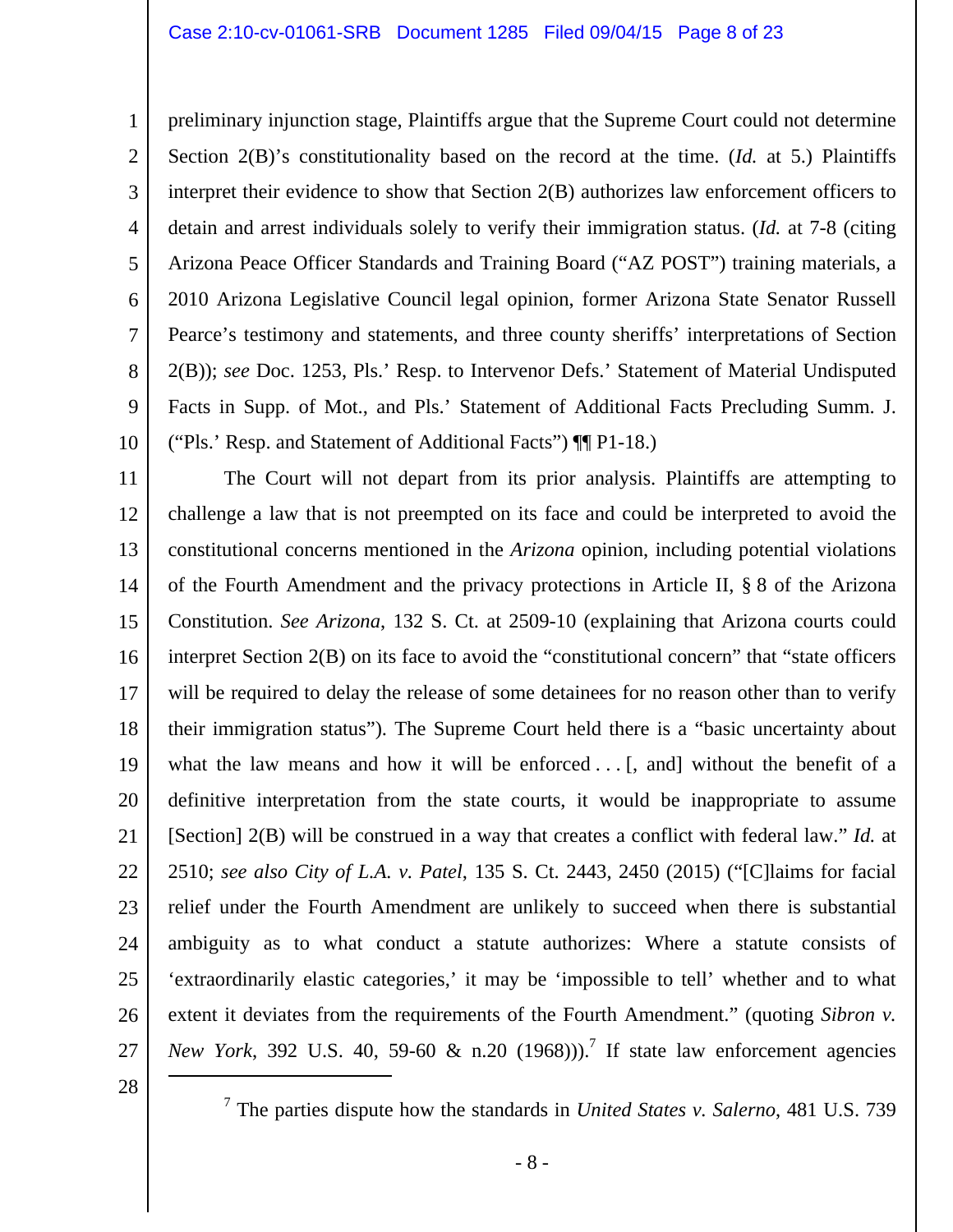implement policies or practices that raise constitutional concerns, the *Arizona* opinion contemplates as-applied challenges to Section 2(B) now that the law is in effect, not additional facial challenges. *See Arizona*, 132 S. Ct. at 2510.

 The Court grants summary judgment in favor of Arizona on Count One (Supremacy Clause) to the extent the count challenges Section 2(B) and Counts Four (Fourth Amendment), Five (Article II, § 8 of the Arizona Constitution), and Six (Due Process Clause).

8

1

2

3

4

5

6

7

9

# **2. Equal Protection Clause and 42 U.S.C. § 1981 (Counts Two and Seven)**

10 11 12 13 14 15 16 17 18 19 20 21 22 Arizona moves for summary judgment on Plaintiffs' claims alleging violations of the Equal Protection Clause and 42 U.S.C. § 1981. (*See* Arizona's Mot. at 12-17.) These claims are based on allegations that S.B. 1070 "was enacted with the purpose and intent to discriminate against racial and national origin minorities, including Latinos, on the basis of race and national origin  $\ldots$  [and] impermissibly and invidiously targets Plaintiffs[,] who are racial and national origin minorities." (FAC ¶¶ 185-86; *see also id.*  ¶ 208.) "The Equal Protection Clause of the Fourteenth Amendment commands that no State shall 'deny to any person within its jurisdiction the equal protection of the laws,' which is essentially a direction that all persons similarly situated should be treated alike." *City of Cleburne v. Cleburne Living Ctr.*, 473 U.S. 432, 439 (1985). Title 42 U.S.C. § 1981 prohibits discrimination under color of state law based on race, "ancestry[,] or ethnic characteristics." *Saint Francis Coll. v. Al-Khazraji*, 481 U.S. 604, 613 (1987); *see also Gen. Bldg. Contractors Ass'n v. Pennsylvania*, 458 U.S. 375, 389-90 (1982)

23

24 25 26 27 28 (1987), apply to Plaintiffs' Section 2(B) facial challenges. (*See* Pls.' Opp'n at 3-5; Doc. 1264, Intervenor Defs.' Reply in Supp. of Mot. ("Arizona's Reply") at 4); *see United States v. Salerno*, 481 U.S. 739, 745 (1987) ("A facial challenge to a legislative Act is, of course, the most difficult challenge to mount successfully, since the challenger must establish that no set of circumstances exists under which the Act would be valid."); *Sprint Telephony PCS, L.P. v. Cnty. of San Diego*, 543 F.3d 571, 579 n.3 (9th Cir. 2008) (en banc) ("The Supreme Court and this court have called into question the continuing validity of the *Salerno* rule in the context of First Amendment challenges. In cases involving federal preemption of a local statute, howev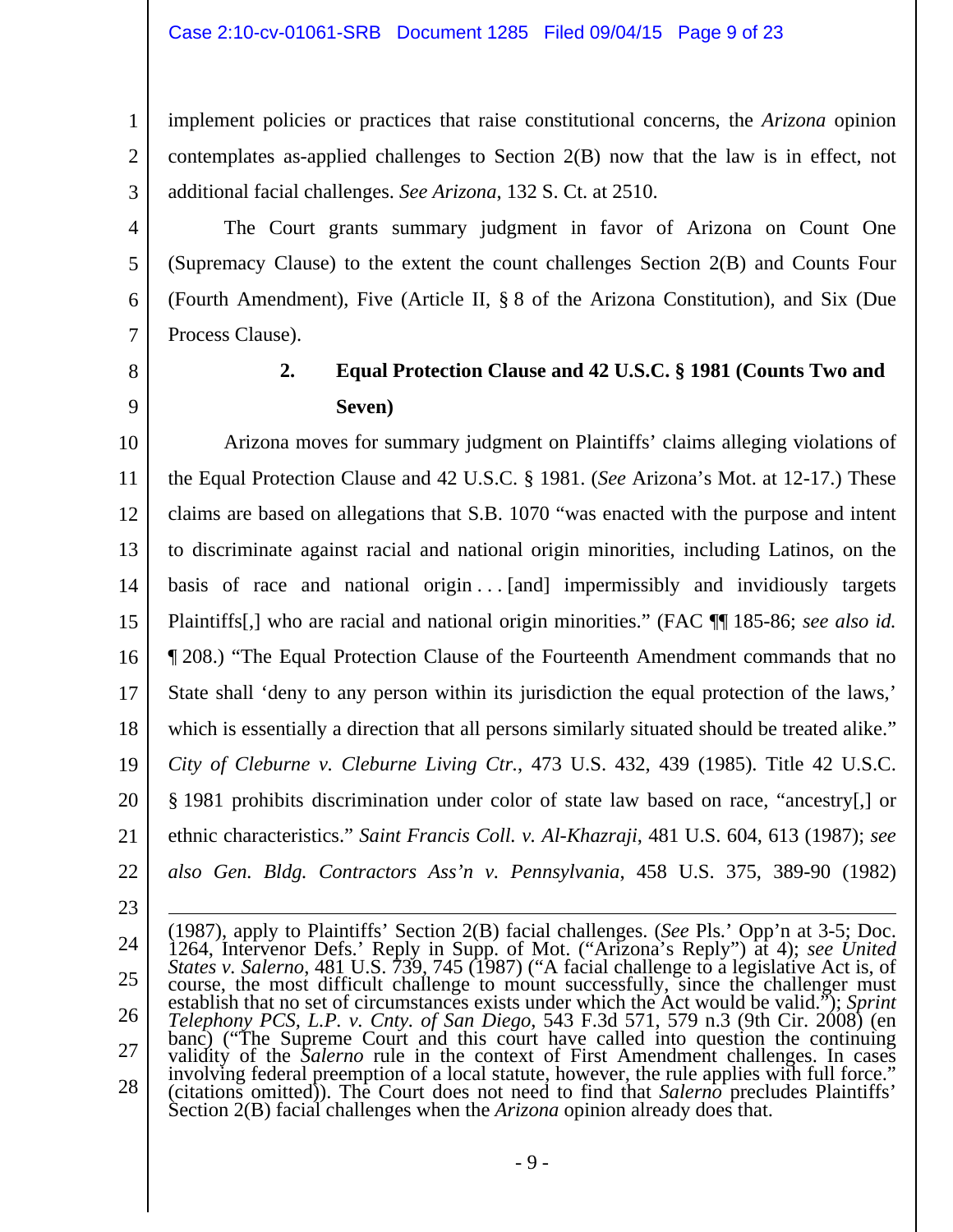1 2 (purposeful discrimination that violates the Equal Protection Clause will also violate 42 U.S.C. § 1981).

3 4 5 6 7 8 9 10 11 12 13 14 15 16 17 18 Arizona argues it is entitled to summary judgment because Plaintiffs cannot establish that S.B. 1070, on its face, will have a discriminatory effect. (Arizona's Mot. at 12-15.) Arizona also argues that there is a lack of admissible evidence that S.B. 1070 was enacted with a discriminatory purpose. (*Id.* at 16-17; *see also* Doc. 927, Dec. 11, 2013 Order at 5 (explaining that "[t]o succeed on their Equal Protection challenge, Plaintiffs will have to show, among other things, '[p]roof of racially discriminatory intent or purpose' in the enactment of S.B. 1070" (second alteration in original) (quoting *Arlington Heights v. Metro. Hous. Dev. Corp.*, 429 U.S. 252, 265 (1977))).) Arizona's argument on discriminatory purpose is based on a discovery dispute ruling that precludes Plaintiffs from opposing the summary judgment motion with facts that were not part of their interrogatory responses. (Arizona's Mot. at 16-17; *see* Doc. 1192, Feb. 2, 2015 Minute Order at 1-2.) Arizona contends that because Plaintiffs provided only conclusory allegations without supporting facts, the ruling precludes all of Plaintiffs' factual support involving the discriminatory purpose element. (Arizona's Mot. at 16-17.) If the evidence supporting these facts is admissible, Arizona does not argue that it is insufficient to create triable issues. (*See* Arizona's Reply at 5-6.)

19 20 21 22 23 24 25 26 27 28 It is undisputed that S.B. 1070 is a facially neutral law. Plaintiffs contend that S.B. 1070 will have a disparate impact on Latinos in Arizona based on evidence that people from Mexico and Latin America comprise more of the foreign-born and undocumented immigrant population than other races. (*See* Pls.' Opp'n at 12-13 (citing Doc. 1217, Decl. of Stephanie Elliott in Supp. of Arizona's Mot., Ex. C, Pls.' Third Supplemental Resp. and Objections to Intervenor Defs.' Interrogs. at 7-8 (stating that S.B. 1070 was expected and intended to have a disparate impact on, *inter alia*, Mexicans and Latinos)); Pls.' Resp. and Statement of Additional Facts ¶¶ P19-22 (citing evidence estimating that 29.9% of all Arizona residents are Latino; that 64.7% of its foreign-born population is from Latin America; and that over 90% of undocumented immigrants in Arizona are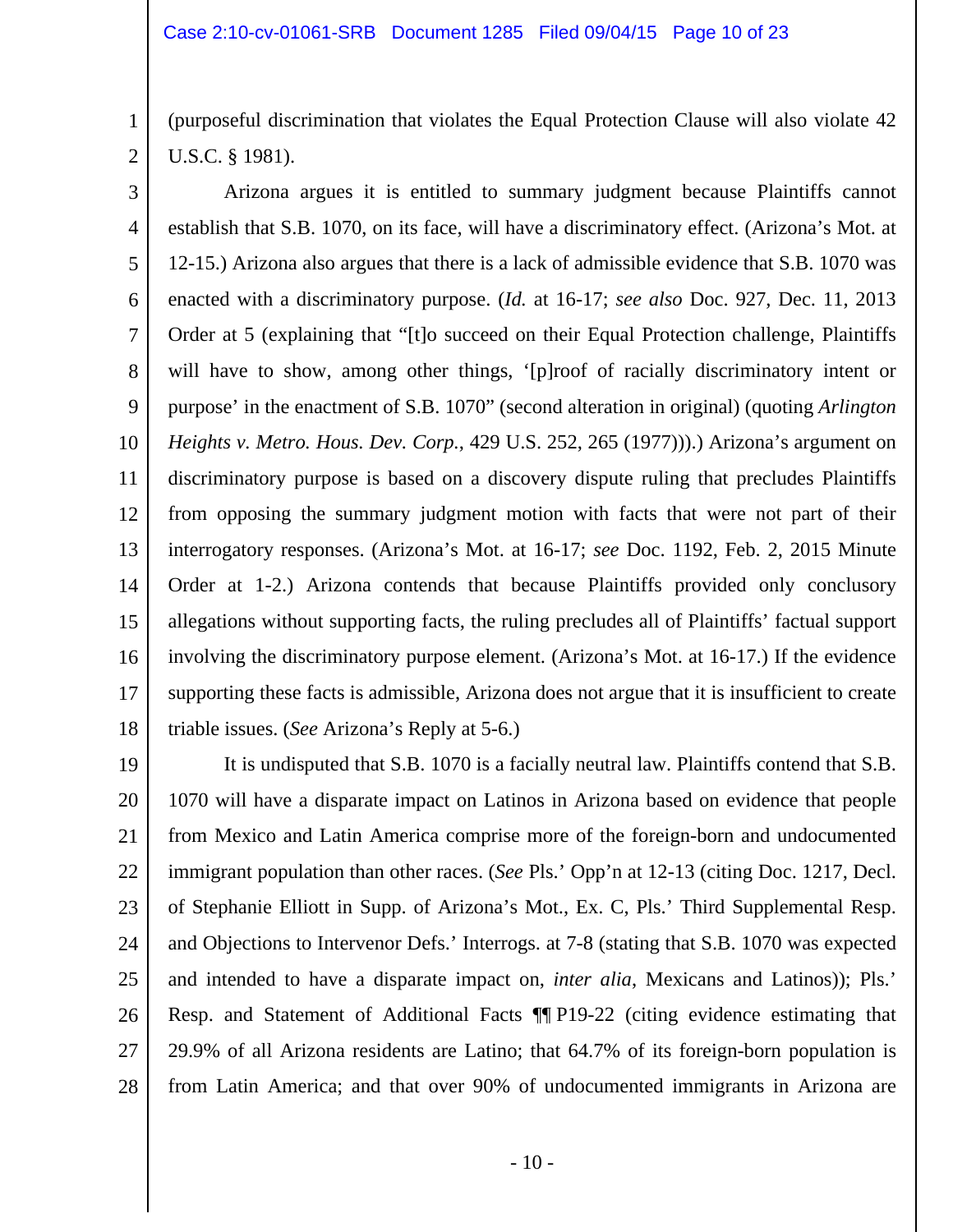#### Case 2:10-cv-01061-SRB Document 1285 Filed 09/04/15 Page 11 of 23

1

2

3

4

from Mexico).) Plaintiffs argue that this evidence, paired with their evidence under the discriminatory purpose element, is sufficient to raise triable issues under the *Arlington Heights* analysis to preclude summary judgment on their Equal Protection and 42 U.S.C. § 1981 claims. (*See* Pls.' Opp'n at 12-13.)

5 6 7 8 9 10 11 12 13 14 15 16 17 18 19 20 Under the discriminatory effect element of an Equal Protection claim, the parties dispute whether Plaintiffs must identify a "similarly situated" group that will be treated differently under S.B. 1070—i.e., Plaintiffs must demonstrate that state law enforcement officials will enforce the law differently for Latinos than a similarly situated person of another race or ethnicity. (*See id.* at 11; Arizona's Reply at 8.) Plaintiffs argue that Arizona is attempting to import irrelevant concepts from "selective prosecution" or "selective enforcement" cases to their claims. (*See* Pls.' Opp'n at 11); *see United States v. Armstrong*, 517 U.S. 456, 465 (1996) ("The requirements for a selective-prosecution claim draw on ordinary equal protection standards. . . . To establish a discriminatory effect in a race case, the claimant must show that similarly situated individuals of a different race were not prosecuted." (citations and internal quotation marks omitted)). However, none of the authority Plaintiffs cite supports their argument that they do not have to show that a similarly situated group will be treated differently under S.B. 1070. *See Pimentel v. Dreyfus*, 670 F.3d 1096, 1106 (9th Cir. 2012) ("To state an equal protection claim of any stripe, . . . a plaintiff must show that the defendant treated the plaintiff differently from similarly situated individuals.").

21 22 23 24 25 26 27 28 In *Arlington Heights*, the issue was whether the defendants acted with proscribed discriminatory intent. *Arlington Heights* involved allegations that the plaintiffs had allegedly suffered discriminatory treatment through the denial of a zoning permit request, but the absence of discriminatory purpose "end[ed] the constitutional inquiry," making it unnecessary for the Supreme Court to address whether the challenged ordinance had "a discriminatory 'ultimate effect.'" *See Arlington Heights*, 429 U.S. at 271; *see also Hunter v. Underwood*, 471 U.S. 222, 227 (1985) (invalidating a provision of the Alabama Constitution under the *Arlington Heights* analysis because it was enacted with a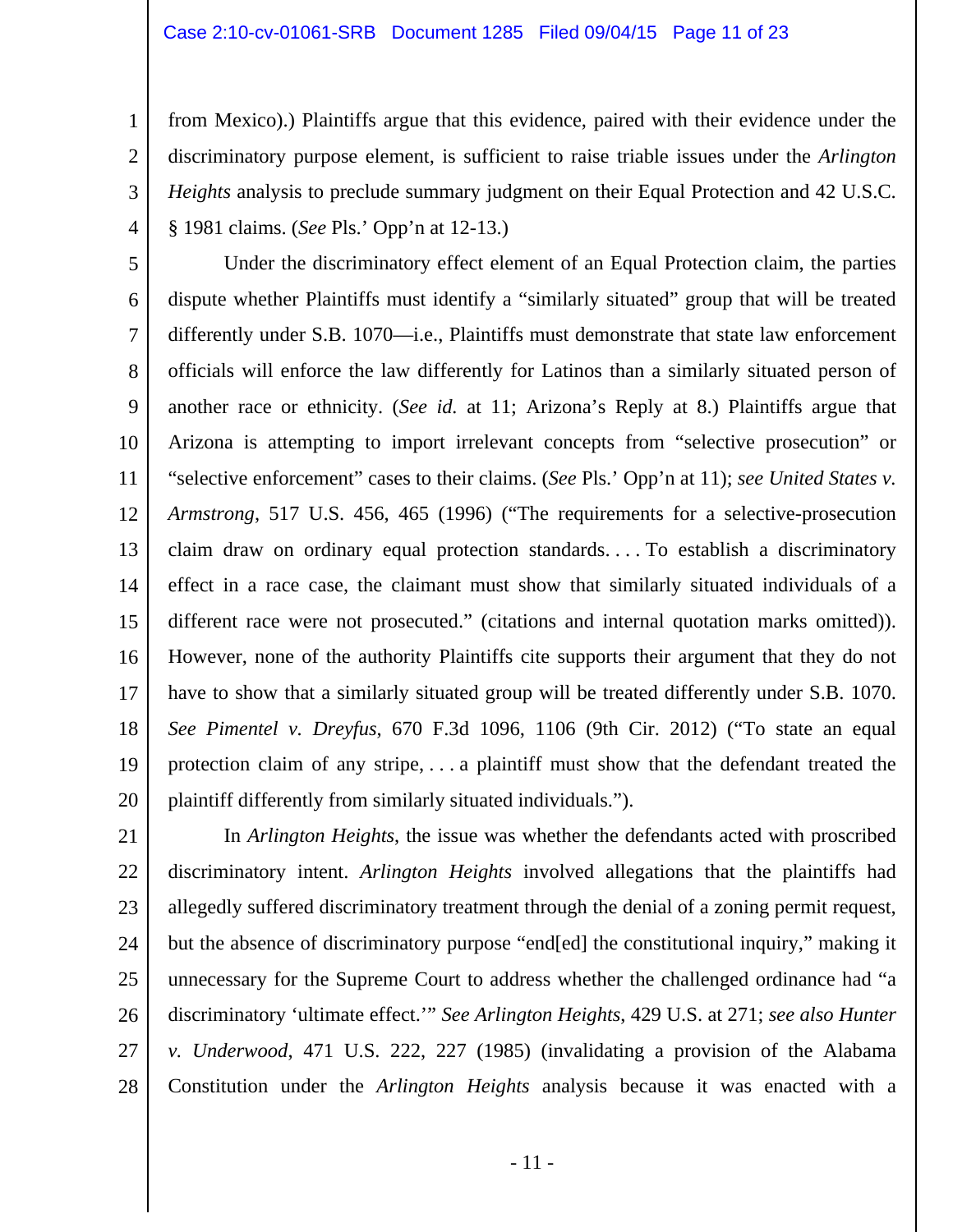### Case 2:10-cv-01061-SRB Document 1285 Filed 09/04/15 Page 12 of 23

1 2 3 4 5 6 7 8 9 10 11 12 13 discriminatory purpose and it had a discriminatory effect by disenfranchising African-Americans at a higher rate than whites convicted of certain non-felony offenses). Plaintiffs also rely on the recent Ninth Circuit decision in *Arce v. Douglas*, 793 F.3d 968 (9th Cir. 2015), in which the court applied the *Arlington Heights* analysis to a law that eliminated a Mexican American Studies program in the Tucson public schools. (*See* Doc. 1269, Not. of Supp. Authority.) Plaintiffs claim it is instructive that the Ninth Circuit relied on the fact that "sixty percent of all [Tucson Unified School District] students [are] of Mexican or other Hispanic descent, but also ninety percent of students in the [Mexican American Studies, or 'MAS'] program were such." (*Id.* at 1 (alteration in original) (quoting *Arce*, 793 F.3d at 978).) Plaintiffs compare these statistics to their own evidence. (*Id.* at 1-2.) Critically, however, the law's enactment and enforcement had a discriminatory effect on similarly situated students, namely Mexican-American students as opposed to other students. *Arce*, 793 F.3d at 978.8

14 15 16 17 18 19 Because Plaintiffs have admittedly not produced any evidence that state law enforcement officials will enforce S.B. 1070 differently for Latinos than a similarly situated person of another race or ethnicity, the Court grants summary judgment in favor of Arizona on Counts Two (Equal Protection Clause) and Seven (42 U.S.C. § 1981). The Court does not address Arizona's alternative argument for summary judgment on these  $clains.<sup>9</sup>$ 

20

 $\overline{a}$ 

26 27 28 <sup>9</sup> Plaintiffs move to strike the responsive statement of facts Arizona filed with its reply. (Doc. 1280, Pls.' Mot. to Strike Intervenor Defs.' Resps. and Objections to Pls.' Statement of Additional Facts Precluding Summ. J. ("Pls.' Mot. to Strike"); *see* Doc. 1265, Arizona's Resps. and Objections to Pls.' Statement of Additional Facts Precluding Summ. J.) Plaintiffs argue the filing violates the local rules. (Pls.' Mot. to Strike at 1-2); *see* LRCiv 7.2(m)(2) ("Any response to an objection [in an opposing party's controverting statement of facts] must be included in the responding party's reply

<sup>21</sup>  22 23 24 25 8 Plaintiffs also cite *Pacific Shores Properties, LLC v. City of Newport Beach*, 730 F.3d 1142 (9th Cir. 2013), *cert. denied*, 135 S. Ct. 436 (2014), which involved a challenge to an ordinance that "had the practical effect of prohibiting new group homes<br>from opening in most residential zones." *Pacific Shores*, 730 F.3d at 1147. *Pacific Shores*<br>involved disparate treatment claims base allege disparate treatment under statutory anti-discrimination laws need not demonstrate the existence of a similarly situated entity who or which was treated better than the plaintiffs in order to prevail."). That case did not purport to change the usual standards of proof for Equal Protection claims.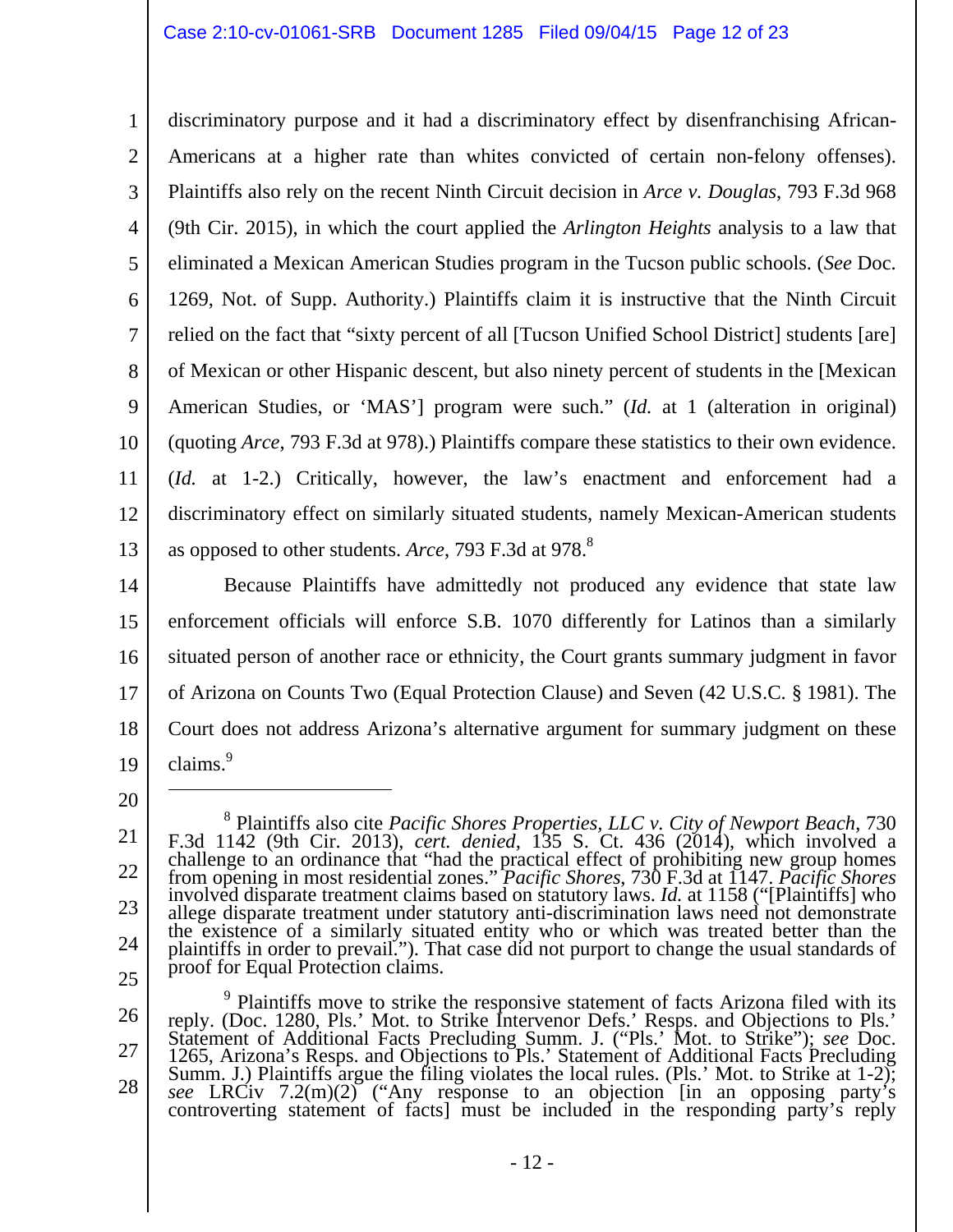### **B. Plaintiffs' Motion**

2 3 4 5 6 7 8 9 10 11 Plaintiffs move for summary judgment on their First Amendment challenge to the Section 5 day labor provisions, A.R.S. § 13-2928(A)-(B), and their preemption challenge to Section 2(D). (*See* Pls.' Mot. at 1; Pls.' Mem. at 5-29.) Plaintiffs ask the Court to permanently enjoin these provisions. (*Id.*) In addition to prevailing on the merits, a plaintiff seeking a permanent injunction must show: "(1) that [he or she] has suffered an irreparable injury; (2) that remedies available at law, such as monetary damages, are inadequate to compensate for that injury; (3) that, considering the balance of hardships between the plaintiff and defendant, a remedy in equity is warranted; and (4) that the public interest would not be disserved by a permanent injunction." *eBay Inc. v. MercExchange, L.L.C.*, 547 U.S. 388, 391 (2006).

12

26

1

### **1. Section 5 – A.R.S. § 13-2928(A) and (B) (Count Three)**

13 14 15 16 17 18 19 Plaintiffs argue that the day labor provisions under A.R.S. § 13-2928(A) and (B) impose impermissible content-based restrictions on First Amendment protected speech and are not narrowly tailored to promote Arizona's interest in traffic safety. (*See* Pls.' Mem. at 5-20.) Plaintiffs contend that the record is virtually unchanged from when the Court preliminarily enjoined the day labor provisions. (*Id.* at 5; *see* Feb. 29, 2012 Order); *Friendly House*, 846 F. Supp. 2d 1053. The Ninth Circuit affirmed the preliminary injunction order. *Valle Del Sol Inc. v. Whiting*, 709 F.3d 808 (9th Cir. 2013).

20 21 22 23 24 25 A.R.S. § 13-2928(A) makes it unlawful for an occupant of a motor vehicle that is stopped on a street, roadway, or highway and is impeding traffic to attempt to hire a person for work at another location. A.R.S. § 13-2928(B) provides that it is unlawful for a person to enter a motor vehicle in order to be hired if the vehicle is stopped on a street, roadway, or highway and is impeding traffic. In the preliminary injunction stage, the Court and Ninth Circuit analyzed the day labor provisions as content-based commercial

27 28 memorandum for the underlying motion and may not be presented in a separate responsive memorandum."). The Court denies the motion as moot. None of the dispositive issues involving Arizona's partial summary judgment motion required the Court to consider the objections Arizona raised in the responsive statement of facts when the reply fully addressed those issues.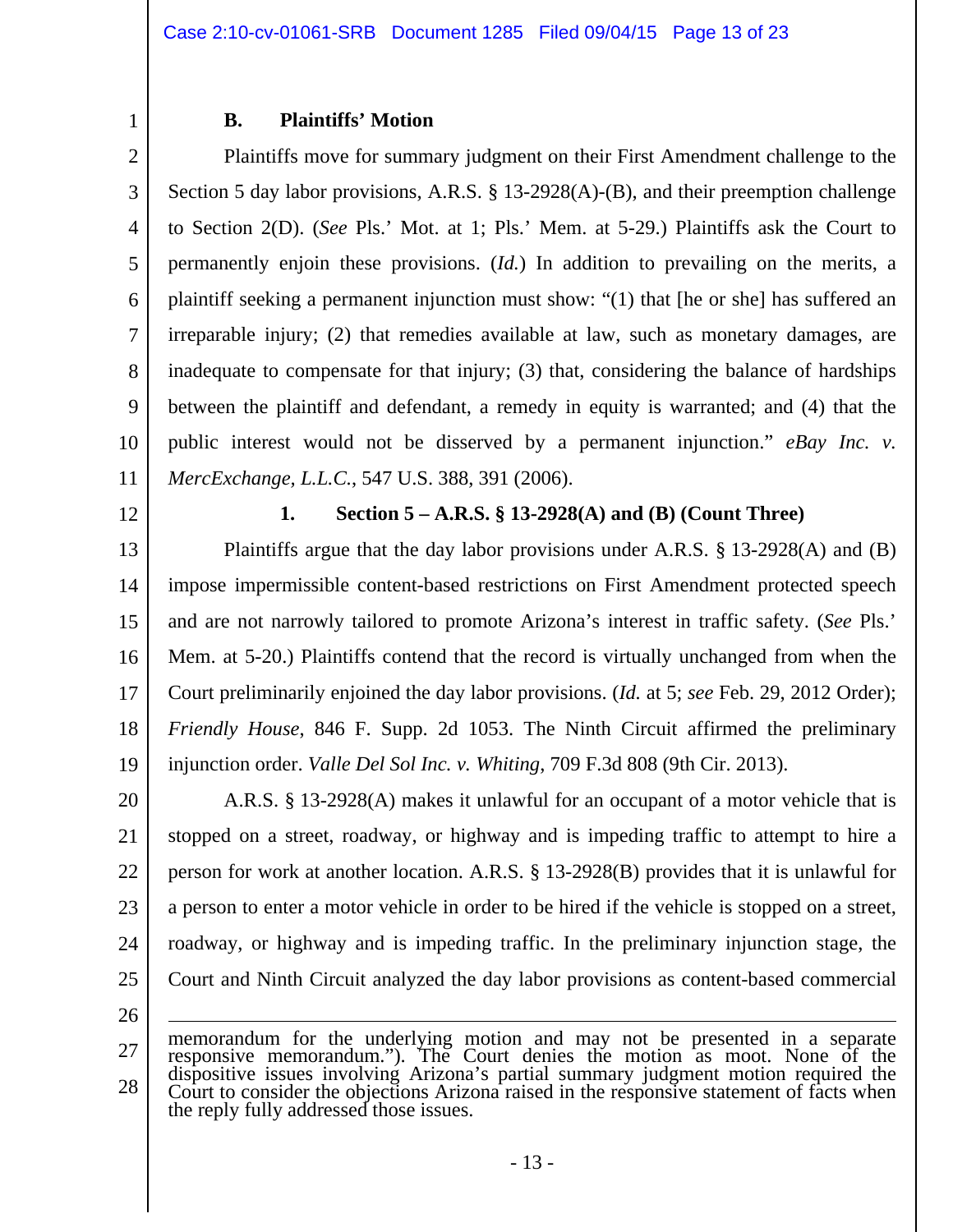#### Case 2:10-cv-01061-SRB Document 1285 Filed 09/04/15 Page 14 of 23

1 2 3 4 5 6 7 8 9 10 11 12 13 14 15 16 17 18 19 speech restrictions under the four-prong test the Supreme Court set out in *Central Hudson Gas & Electric Corp. v. Public Service Commission of New York*, 447 U.S. 557 (1980). *Friendly House*, 846 F. Supp. 2d at 1056-58; *Valle Del Sol*, 709 F.3d at 818-20. The *Central Hudson* test first evaluates "whether the affected speech is misleading or related to unlawful activity. If not, the government bears the burden of showing that it has a substantial interest, that the restriction directly advances that interest and that the restriction is not more extensive than necessary to serve the interest." *Valle Del Sol*, 709 F.3d at 816 (citations omitted).<sup>10</sup> It is undisputed that the day labor provisions are subject to First Amendment scrutiny as restrictions on lawful, non-misleading speech and that Arizona has a substantial interest in traffic safety. (*See* Pls.' Mem. at 8-9; Doc. 1245, Arizona's Resp. in Opp'n to Pls.' Mot. ("Arizona's Resp.") at 2); *Valle Del Sol*, 709 F.3d at 823. Even if the day labor provisions directly advance Arizona's substantial interest in traffic safety—an issue the parties disputed in the preliminary injunction stage and dispute now on summary judgment—the restrictions "'must not be more extensive than . . . necessary to serve' a substantial government interest—i.e., [they] should not be *overinclusive*." *Valle Del Sol*, 709 F.3d at 825 (quoting *World Wide Rush, LLC v. City of L.A.*, 606 F.3d 676, 684 (9th Cir. 2010)); *see also Posadas de Puerto Rico Assocs. v. Tourism Co. of Puerto Rico*, 478 U.S. 328, 341 (1986) ("The last two steps of the *Central Hudson* analysis basically involve a consideration of the 'fit' between the legislature's

20

21

<sup>22</sup>  23 24 25 26 27 28 <sup>10</sup> The Court applied the standards in *Sorrell v. IMS Health Inc.*, 131 S. Ct. 2653 (2011), to the day labor provisions, a case the Court interpreted as modifying *Central Hudson*'s fourth prong to impose more demanding requirements on the state. *Friendly*  House, 846 F. Supp. 2d at 1057-58 ("[I]f a ban on commercial speech is content-based, Sorrell instructs that it must be 'drawn to achieve' 'a substantial governmental interest,' whereas the *Central Hudson* test requires t is necessary to serve that interest.'"). The Ninth Circuit declined to address "[w]hether *Sorrell* intended to make the commercial speech test more exacting for the state to meet . . . because . . . [P]laintiffs [we]re likely to succeed even under *Central Hudson*'s formulation of the standard and [the Ninth Circuit] cases interpreting it." *Valle Del Sol*, 709 F.3d at 825; *see id.* at 821 ("[We] defer extended discussion of *Sorrell* for a more 709 F.3d at 825; see id. at 821 ("[We] defer extended discussion of *Sorrell* for a more appropriate case with a more fully developed factual record."). The Ninth Circuit still has had no occasion to clarify the applicati however, in this current posture, the day labor provisions are still deficient under the pre-<br>Sorrell Central Hudson standards.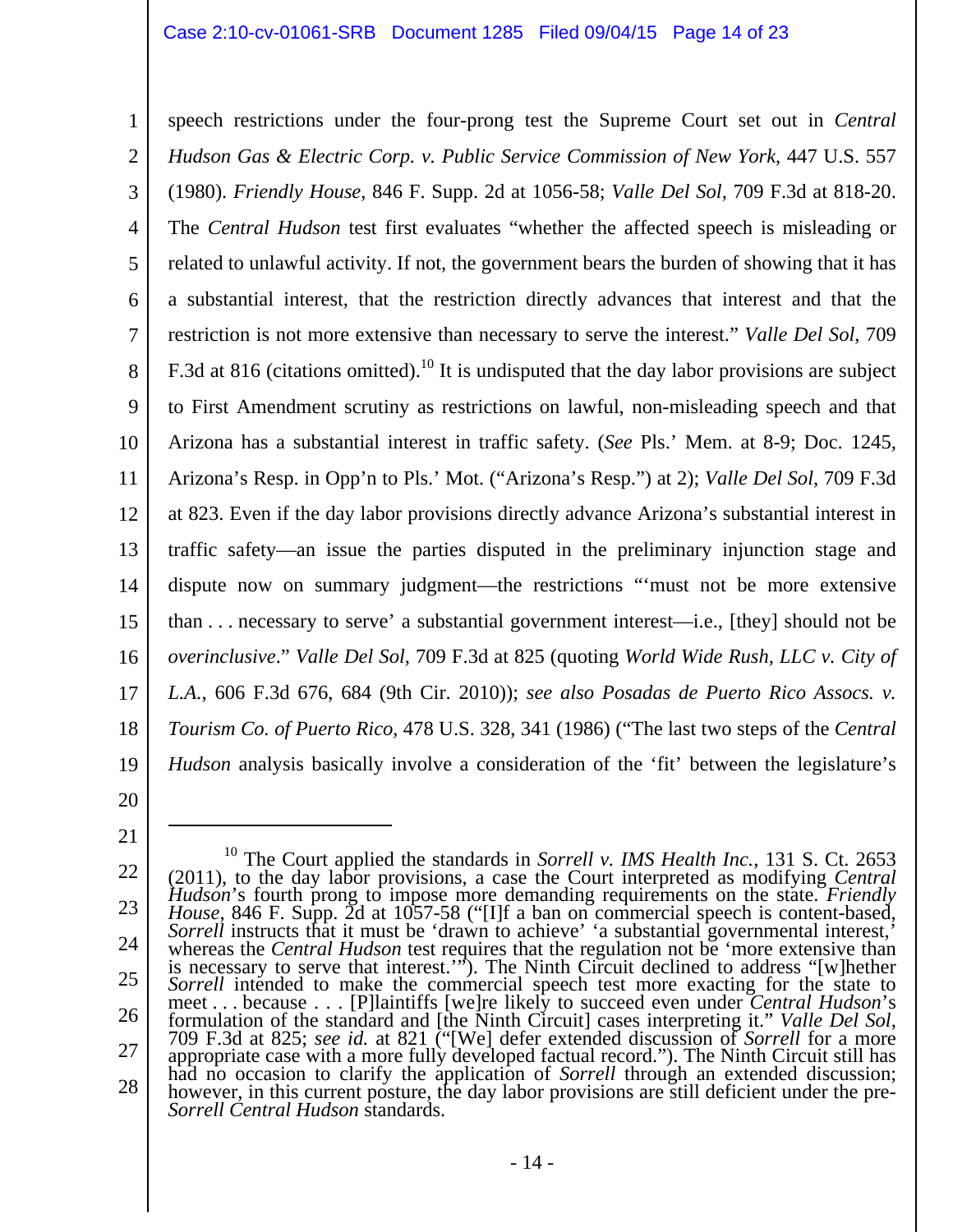#### Case 2:10-cv-01061-SRB Document 1285 Filed 09/04/15 Page 15 of 23

4 6 ends and the means chosen to accomplish those ends." $)$ .<sup>11</sup> Because the day labor provisions are not narrowly tailored to serve Arizona's substantial interest in traffic safety, it is unnecessary to address whether Arizona's evidence is sufficient to create genuine issues of material fact about whether the day labor provisions directly advance that traffic safety interest. This finding is consistent with the Ninth Circuit's analysis addressing the preliminary injunction order on appeal.

7 8 9 10 11 12 13 14 15 16 17 18 The Ninth Circuit held that "[P]laintiffs [we]re likely to succeed on the merits of their claim that the day labor provisions are overinclusive because they restrict more speech than necessary to serve Arizona's interest in traffic safety." *Valle Del Sol*, 709 F.3d at 827 (emphasis omitted). Arizona had not produced evidence that existing laws or other potential laws were insufficient to address "the traffic problems that may attend instreet employment solicitation." *Id.* (emphasis omitted). The opinion listed specific examples of traffic laws from the Ninth Circuit decision in *Comite de Jornaleros de Redondo Beach v. City of Redondo Beach*, 657 F.3d 936 (9th Cir. 2011) (en banc), "that were broad enough to address the traffic concerns attending in-street employment solicitation without implicating speech." *Id.* (listing California traffic laws from *Redondo Beach* that "prohibit[ed] jaywalking, stopping in traffic alongside a red-painted curb, stopping a car so as to obstruct the normal movement of traffic, standing in a roadway if

19

 $\overline{a}$ 

1

2

3

5

23

24 25 26 27 28 Regarding *Central Hudson's* third prong, the Court previously found that the day<br>labor provisions, while "underinclusive to some degree," still banned enough traffic-<br>blocking solicitation that they directly advanced Ariz was "nonprobative" on the issue of whether the particular traffic problems caused by day<br>laborer solicitation were "more acute than the traffic safety concerns caused by other<br>types of roadside communication," "[o]ne offic called this evidence "weak," but concluded that the Court's finding was not an abuse of discretion. *Id.* at 825.

<sup>20</sup>  21 22 <sup>11</sup> As in the preliminary injunction stage, Arizona identifies several other substantial interests beyond traffic safety, including crime reduction, economic development, and protecting the aesthetics of its communities,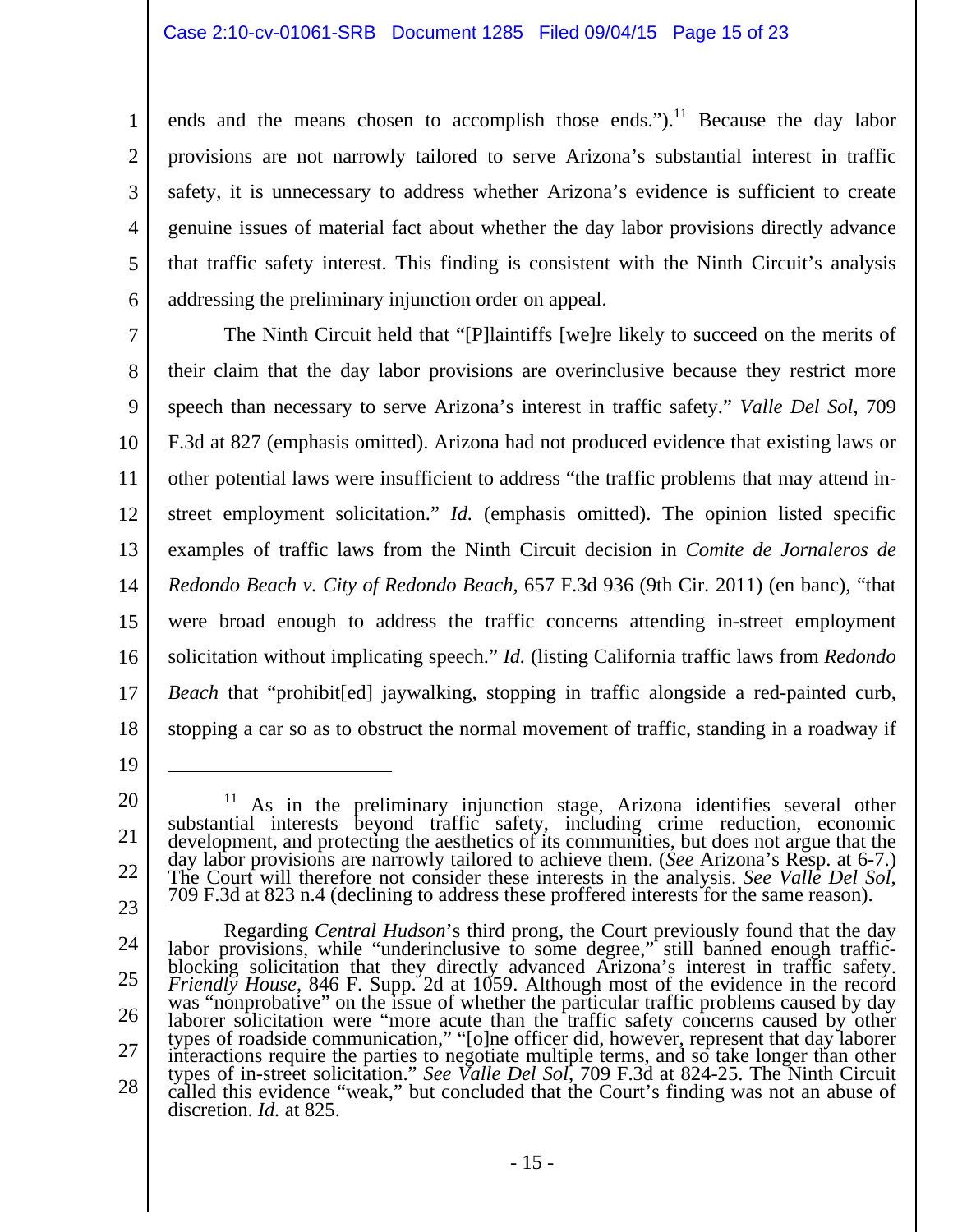such action interferes with the lawful movement of traffic and standing or stopping except as near as is physically possible to the building line or the curb line" (internal quotation marks omitted)). The Ninth Circuit found "[n]othing in the record show[ing] that Arizona could not effectively pursue its interest in traffic safety by enforcing or enacting similar kinds of speech-neutral traffic safety regulations." *Id.* 

6 7 8 9 10 11 12 13 14 15 The Ninth Circuit also held that "[t]he day labor provisions are a poor fit with Arizona's interest in traffic safety because, in this context, they are also underinclusive." *Id.* at 827-28 ("That the day labor provisions are underinclusive is ... relevant ... to whether they satisfy *Central Hudson*'s no-more-extensive-than-necessary prong."). The Ninth Circuit explained that the Court properly "emphasized S.B. 1070's purposes clause, $\left[\begin{array}{c}1^2\end{array}\right]$  the fact that the day labor provisions provide penalties drastically out-ofproportion to those for other traffic violations[,] and the legislative record"—"factors all support[ing] the [C]ourt's conclusion that the day labor provisions are underinclusive because they are 'structured to target particular speech rather than a broader traffic problem.'" *Id.* at 828. The Ninth Circuit concluded the analysis by noting that

Arizona could have advanced its interest in traffic safety directly, without reference to speech. The availability of such obvious and less-restrictive alternatives makes the day labor provisions overinclusive. They are also underinclusive because they draw content-based distinctions that appear motivated by a desire to eliminate the livelihoods of undocumented immigrants rather than to address Arizona's interest in traffic safety.

20

*Id.*

16

17

18

19

1

2

3

4

5

21 22 23 24 25 Arizona argues that there are factual disputes about whether Arizona traffic laws sufficiently address the "unique safety concerns" arising from in-street employment solicitation. (Arizona's Resp. at 7-8.) Arizona lists a number of state traffic laws and relies exclusively on one officer's declaration about the purported shortcomings of these laws to "address the hazards of in-street employment solicitation." (*Id.*; *see* Doc. 1246,  $\overline{a}$ 

26

<sup>27</sup>  28  $1070$  is to make attrition through enforcement the public policy of all state and local 1070] is to make attrition through enforcement the public policy of all state and local government agencies in Arizona" and that "[t]he provisions of this act are intended to work together to discourage and deter the unlawful entry and presence of aliens and economic activity by persons unlawfully present in the United States."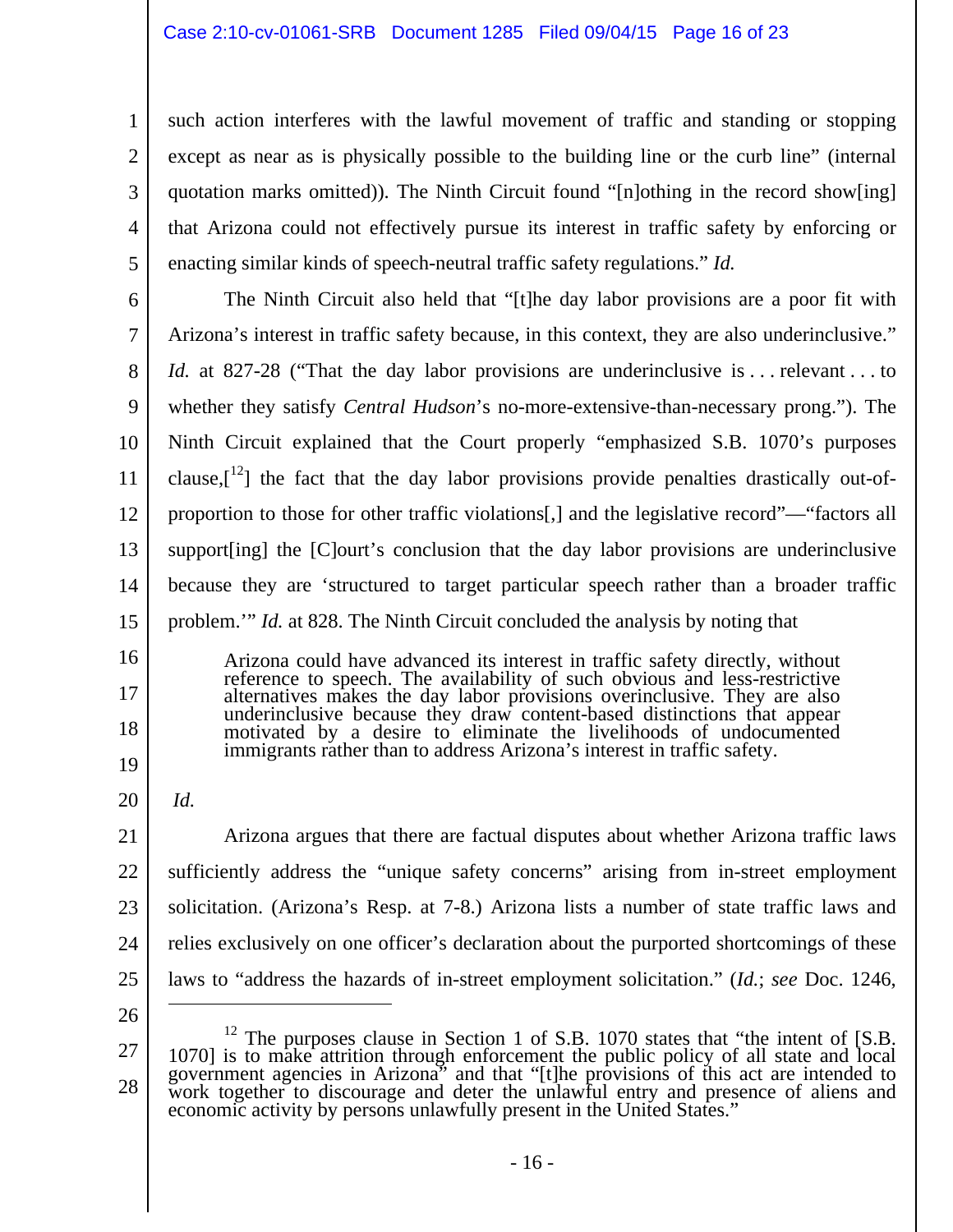#### Case 2:10-cv-01061-SRB Document 1285 Filed 09/04/15 Page 17 of 23

1 2 3 4 5 6 7 8 9 10 11 12 13 14 15 16 17 18 19 Arizona's Controverting Statement of Facts and Supplemental Statement of Undisputed Material Facts *¶*¶ 26-31 (citing Doc. 553-3, Second Decl. of Daniel Boyd).) This declaration was part of the record in the preliminary injunction stage and not all of the statements in it specifically address "*the traffic problems* that may attend in-street employment solicitation." *See Valle Del Sol*, 709 F.3d at 827 ("The question is . . . not whether existing laws are sufficient to deal with in-street employment solicitation, but rather whether existing laws are sufficient to deal with *the traffic problems* that may attend in-street employment solicitation."). Even if existing traffic laws are insufficient to address the traffic problems in-street employment solicitation may cause, there is no evidence that Arizona could not effectively pursue its interest in traffic safety by enacting other speech-neutral traffic safety regulations. *Id.* ("[O]ur consideration is not limited to Arizona's actual traffic safety regulations, but includes any potential or actual traffic safety regulations that are obviously available."). As the Ninth Circuit explained, "[the] government must consider pursuing its interests through conduct-based regulations before enacting speech-based regulations." *Id.* The Court must find "that the day labor provisions are overinclusive because they restrict more speech than necessary to serve Arizona's interest in traffic safety." *See id.* The Court does not need to address if Arizona has offered sufficient controverting evidence to create factual issues about whether the day labor provisions are underinclusive.

20 21 22 23 24 25 26 27 28 Arizona does not dispute that the other permanent injunction requirements are met. *See id.* at 828-29 (affirming the preliminary injunction findings that Plaintiffs would suffer irreparable harm without an injunction, the equities favored Plaintiffs, and an injunction was in the public's interest); *see also Winter v. Natural Res. Def. Council, Inc.*, 555 U.S. 7, 32 (2008) (citing case law for the rule that issuing a permanent injunction is essentially the same as for issuing a preliminary injunction except for the requirement to show actual success on the merits instead of a likelihood of success). The Court grants summary judgment in favor of Plaintiffs on Count Three (First Amendment) and permanently enjoins the Section 5 day labor provisions, A.R.S. § 13-2928(A)-(B).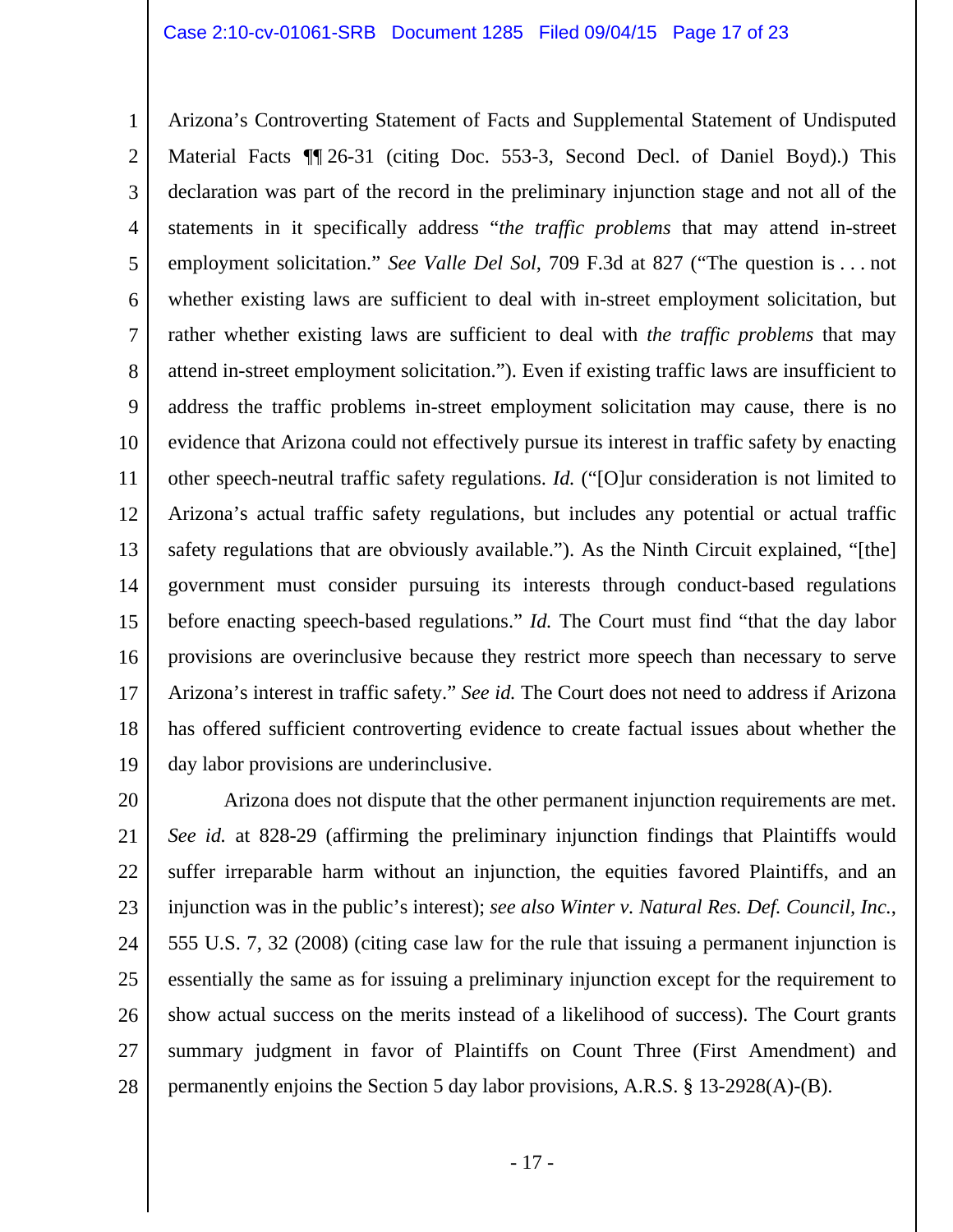2

3

4

5

6

7

1

### **2. Section 2(D) (Count One)**

Section 2(D) of S.B. 1070 provides:

Notwithstanding any other law, a law enforcement agency may securely<br>transport an alien who the agency has received verification is unlawfully<br>present in the United States and who is in the agency's custody to a federal<br>fa point of transfer that is outside of this state.

8 9 10 11 12 13 14 15 16 17 18 19 20 21 A.R.S. § 11-1051(D). Plaintiffs argue that Section 2(D) is conflict and field preempted based on their interpretation that the law authorizes state officials to detain and transport individuals based on civil removability without federal direction and supervision. (*See*  Pls.' Mem. at 21-29); *United States v. Arizona*, 641 F.3d 339, 344 (9th Cir. 2011) ("The federal preemption doctrine stems from the Supremacy Clause, U.S. Const. art. VI, cl. 2, and the fundamental principle of the Constitution that Congress has the power to preempt state law." (alteration incorporated) (quoting *Crosby v. Nat'l Foreign Trade Council*, 530 U.S. 363, 372 (2000))), *rev'd on other grounds*, 132 S. Ct. 2492 (2012).<sup>13</sup> Because Plaintiffs compare Section 2(D) to the conflict preempted Section 6 provisions, and their preemption challenge centers on whether the law conflicts with the federal removal system, it is appropriate to consider this challenge under the conflict preemption analysis, not the field preemption analysis. (Pls.' Mem. at 21); *see Chicanos Por La Causa, Inc. v. Napolitano*, 558 F.3d 856, 863 (9th Cir. 2009) (explaining that conflict preemption occurs "when either 'compliance with both federal and state regulations is a physical

22

<sup>23</sup>  24 25 26 27 28 <sup>13</sup> The United States did not challenge Section 2(D) in *Arizona. See Arizona*, 703 F. Supp. 2d at 986 ("[T]he United States has not made any argument to preliminarily enjoin . . . A.R.S. § 11-1051(C)-(F)[,] requiring that state officials work with federal officials with regard to unlawfully present aliens[.]"). The Court previously dismissed<br>Plaintiffs' claim that Section 2(D) violated the Fourth Amendment by authorizing state<br>law enforcement agencies to "transport individu theory in their Response and cite no authority stating that state law enforcement agencies<br>may not transport a lawfully-detained person in their custody.").) The Court will not<br>consider Plaintiffs' untimely and procedurall dismissal. (*See* Pls.' Mem. at 25 n.14); LRCiv 7.2(g)(2).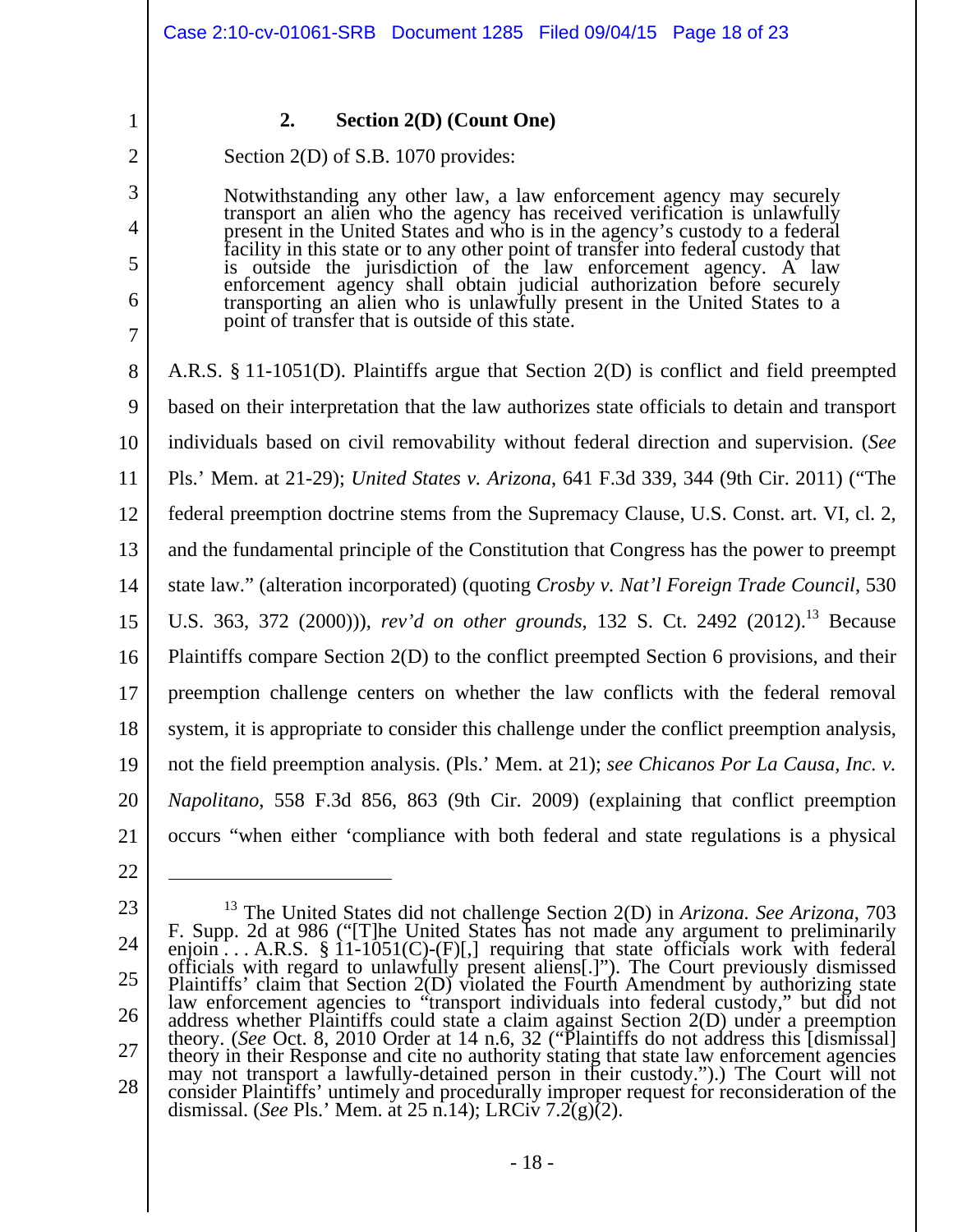#### Case 2:10-cv-01061-SRB Document 1285 Filed 09/04/15 Page 19 of 23

impossibility,' or where 'state law stands as an obstacle to the accomplishment and execution of the full purposes and objectives of Congress.'" (quoting *Fid. Fed. Sav. & Loan Ass'n v. de la Cuesta*, 458 U.S. 141, 153 (1982))), *aff'd sub nom. Chamber of Commerce of U.S. v. Whiting*, 563 U.S. 582 (2011).

5 6 7 8 9 10 11 12 13 14 15 16 17 18 19 The general rule is that "it is not a crime for a removable alien to remain present in the United States. If the police stop someone based on nothing more than possible removability, the usual predicate for an arrest is absent." *Arizona*, 132 S. Ct. at 2505 (citation omitted). In *Arizona*, Section 6 was held to be conflict preempted because the law authorized state officials to make arrests for civil immigration violations, which would have "provide[d] state officers even greater authority to arrest aliens on the basis of possible removability than Congress . . . g[ave] to trained federal immigration officers." *Id.* at 2506; *see also* A.R.S. § 13-3883(A)(5) (authorizing the warrantless arrest of a person "if the officer ha[d] probable cause to believe . . . [t]he person to be arrested ha<sup>[d]</sup> committed any public offense that ma<sup>[de]</sup> the person removable from the United States").<sup>14</sup> The law did this by authorizing "officers who believe[d] an alien [wa]s removable by reason of some 'public offense' . . . [to] arrest on that basis regardless of whether a federal warrant [w]as issued or the alien [wa]s likely to escape. This state authority could be exercised without any input from the Federal Government about whether an arrest [wa]s warranted in a particular case." *Arizona*, 132 S. Ct. at 2506.

20 21 22 Plaintiffs argue that Section 2(D) operates like Section 6 to authorize the detention and transportation of individuals to federal immigration facilities for civil immigration violations. (Pls.' Mem. at 21.) Plaintiffs interpret the phrase "[n]otwithstanding any other  $\overline{a}$ 

23

1

2

3

4

24 25 26 27 28  $14$  The opinion summarized the removal system Congress created and the circumstances in which an individual can be arrested and detained during the removal process. *See Arizona*, 132 S. Ct. at 2505-06. "[T]he Attorney General can exercise discretion to issue a warrant for an alien's arrest and detention pending a decision on whether the alien is to be removed from the United States, . . . [a]nd if an alien is ordered removed after a hearing, the Attorney General will issue a warrant." *Id.* (internal quotation marks omitted) (citing 8 U.S.C.  $\S 1226(a)$  and 8 CFR  $\S 241.2(a)(1)$ ). "If no federal warrant has been issued, ... [federal officers] may arrest an alien for being in the United States in violation of any immigration law or regulation, for example, but only where the alien is likely to escape befor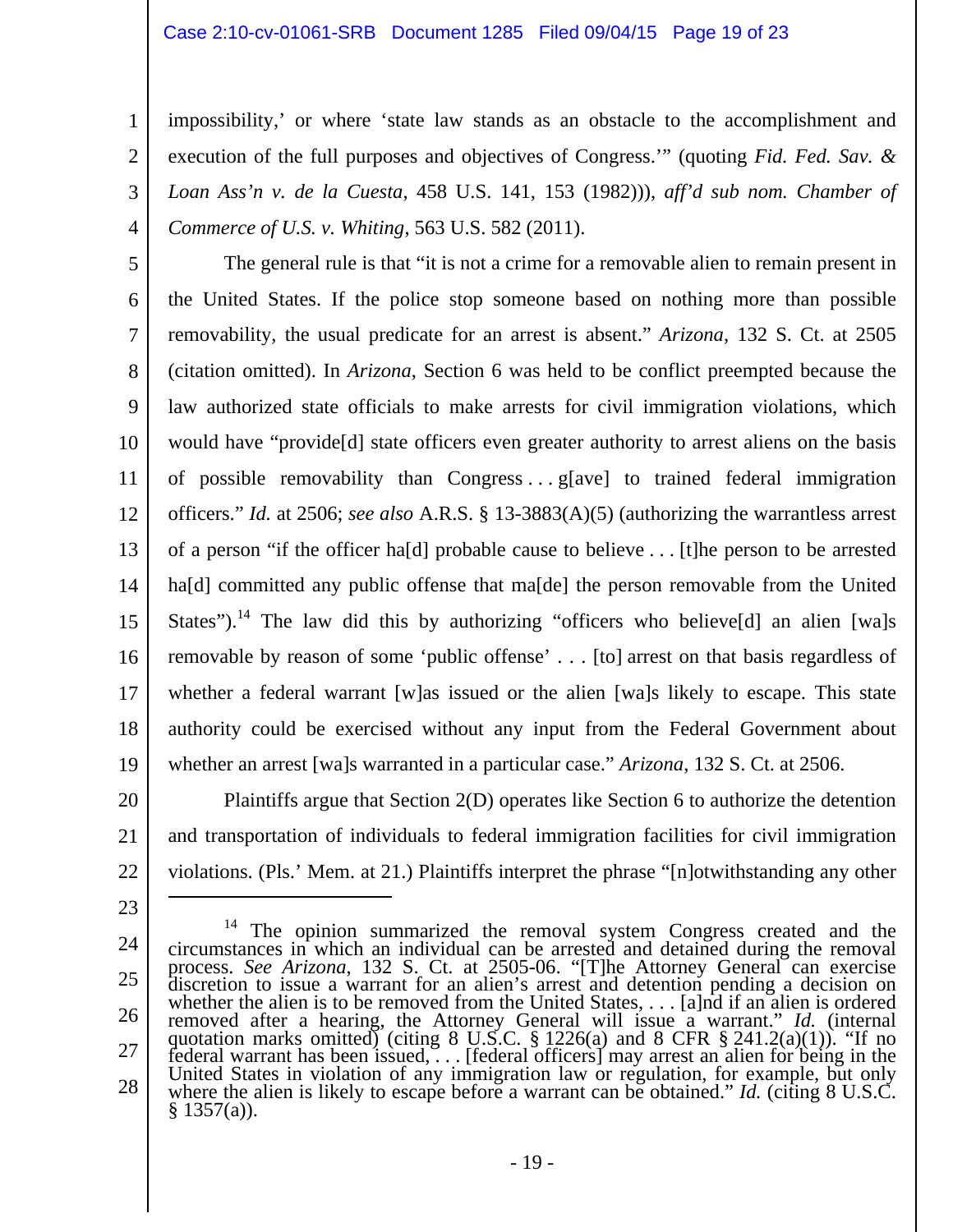2 3 4 5 6 7 8 law" in Section 2(D) as instructing state officials to discard all state or federal limitations on their authority, and argue the only limitation on state officials' authority occurs when an individual is transported out of Arizona. (*Id.* at 22.) Plaintiffs support their interpretation with evidence from many of the same sources they relied on in the earlier Section 2(B) analysis, including the AZ POST training materials and interpretations of the law from state law enforcement officials, including county sheriffs. (*Id.* at 23-24; *see*  Doc. 1224, Pls.' Statement of Facts in Supp. of Mot.  $\P$  179-90.) Plaintiffs read too much into the law.

9 10 11 12 13 14 15 16 17 18 19 20 21 22 Section 2(D) requires that verification of an individual's unlawful presence in the country be obtained and that the person be in state custody before being transported to a federal facility. A.R.S. § 11-1051(D). Unlike the preempted Section 6 provisions, which expanded the statutory list of offenses for which state officials were authorized to make a warrantless arrest, Section 2(D) addresses circumstances after an individual is already in custody. The law is not a source for state officials' arrest or detention powers, consistent with its placement with other so-called cooperation provisions in Section 2. *See* A.R.S. § 11-1051(C)-(F); *FDA v. Brown & Williamson Tobacco Corp.*, 529 U.S. 120, 133 (2000) ("A court must . . . interpret the statute as a symmetrical and coherent regulatory scheme and fit, if possible, all parts into an harmonious whole." (citations and internal quotation marks omitted)). Whether state officials have legal custody is determined by laws outside of Section 2(D). The introductory phrase "[n]otwithstanding any other law" in Section 2(D) cannot mean that all other applicable laws are displaced. Section 2(D) cannot be read on its face as authorizing detention for civil immigration violations.

24 25 26

1

23 27 28 Plaintiffs also argue that Section 2(D) is preempted because it authorizes state officials to transport individuals to federal facilities without federal direction or supervision. (Pls.' Mem. at 25-26.) Putting aside the inherent authority that state officials have to enforce federal criminal immigration laws, *see Gonzales v. Peoria*, 722 F.2d 468, 475-76 (9th Cir. 1983) (concluding that Arizona officers have authority to enforce the criminal provisions of federal immigration law), *overruled on other grounds*, *Hodgers-*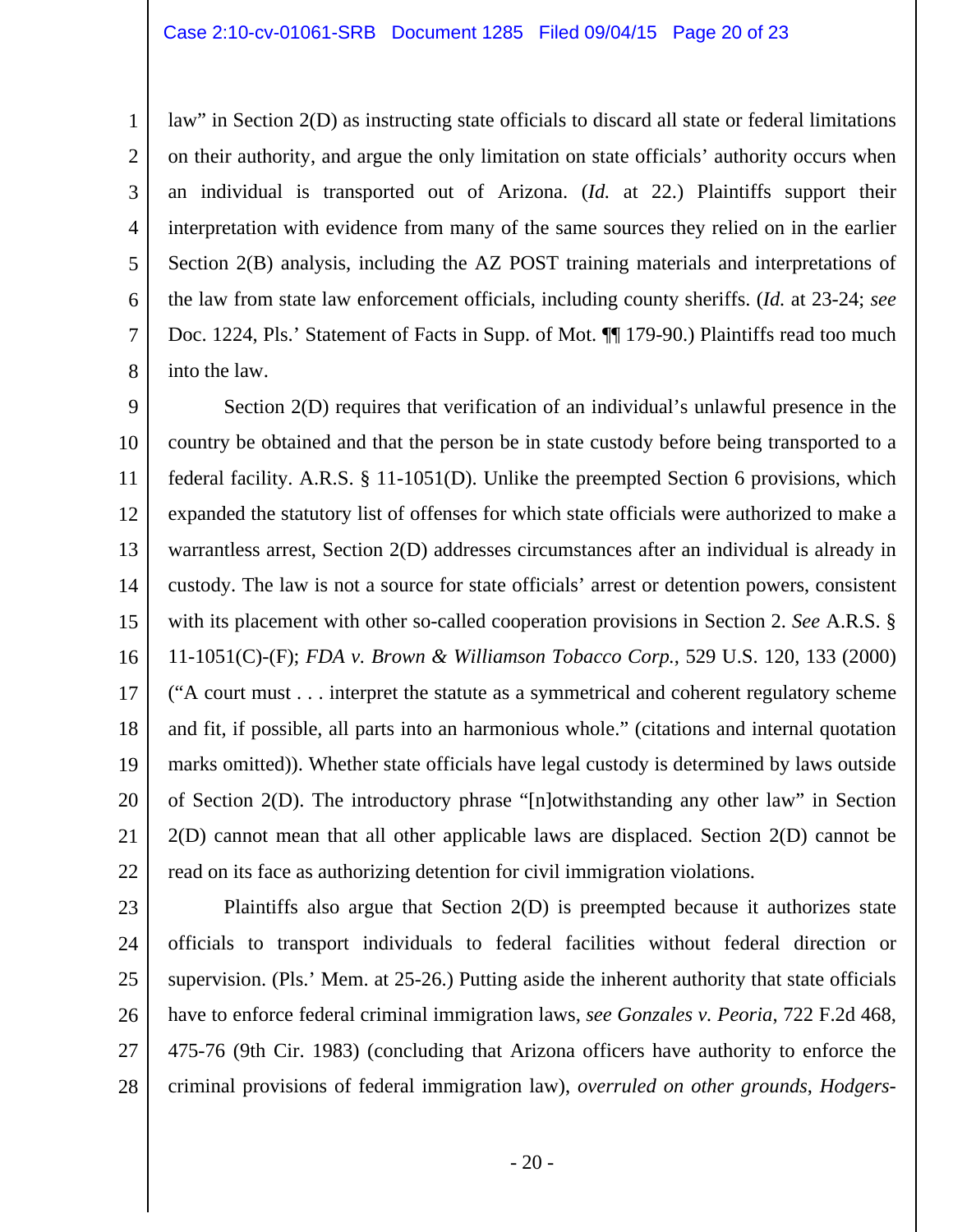1 2 3 4 5 6 7 8 9 10 11 12 13 14 15 16 17 18 19 20 *Durgin v. de la Vina*, 199 F.3d 1037 (9th Cir. 1999), federal law authorizes state and local officials to perform immigration enforcement duties under cooperation agreements and in other circumstances, *see, e.g.*, 8 U.S.C. § 1357(g)(1) (authorizing the federal government to enter into formal agreements with states and municipalities under which their officers may perform certain duties of a federal immigration officer); *id.* § 1252c (authorizing arrest and detention of previously removed aliens convicted of a felony); *id.* § 1324(c) (authorizing arrests for violations of the federal smuggling statute); *accord Arizona*, 132 S. Ct. at 2506 (citing these statutes). These duties can include transporting detainees. *See* 8 U.S.C. § 1357(g)(1) (noting that delegated state officials are "qualified to perform a function of an immigration officer in relation to the investigation, apprehension, or detention of aliens in the United States (including the transportation of such aliens across State lines to detention centers)"). Plaintiffs acknowledge the circumstances in which state officials can enforce federal immigration law, but their argument presumes that Section 2(D) must be read to exclude them. The verification and transport process the law recognizes is consistent with state officials' enforcement actions taken under cooperation agreements and as authorized under the federal statutes listed above.<sup>15</sup> Like Section 2(B), if state law enforcement agencies implement policies or practices based on Section 2(D) that raise constitutional concerns, that enforcement can be challenged in an as-applied case; however, the law is not facially preempted by federal immigration law.<sup>16</sup>

21

Because Plaintiffs cannot prevail on their preemption claims against Section 2(B)

<sup>22</sup> 

<sup>23</sup>  24 25 <sup>15</sup> The verification process in Section 2(D) contemplates cooperation agreements between Arizona and the federal government. *See* A.R.S. § 11-1051(E)(1) ("[A]n alien's immigration status may be determined by ... [a] law enforcement officer who is authorized by the federal government to verify or ascertain an alien's immigration status.").

<sup>26</sup>  27 28 <sup>16</sup> This analysis also applies to Plaintiffs' argument that Section 2(D) authorizes state officials to unilaterally act without federal direction. (*See* Pls.' Mem. at 24 (relying on several state officials' interpretati interpreted to cover situations in which federal officials request state officials' assistance—a situation that does not implicate the constitutional concerns Plaintiffs identify—the law is not facially preempted.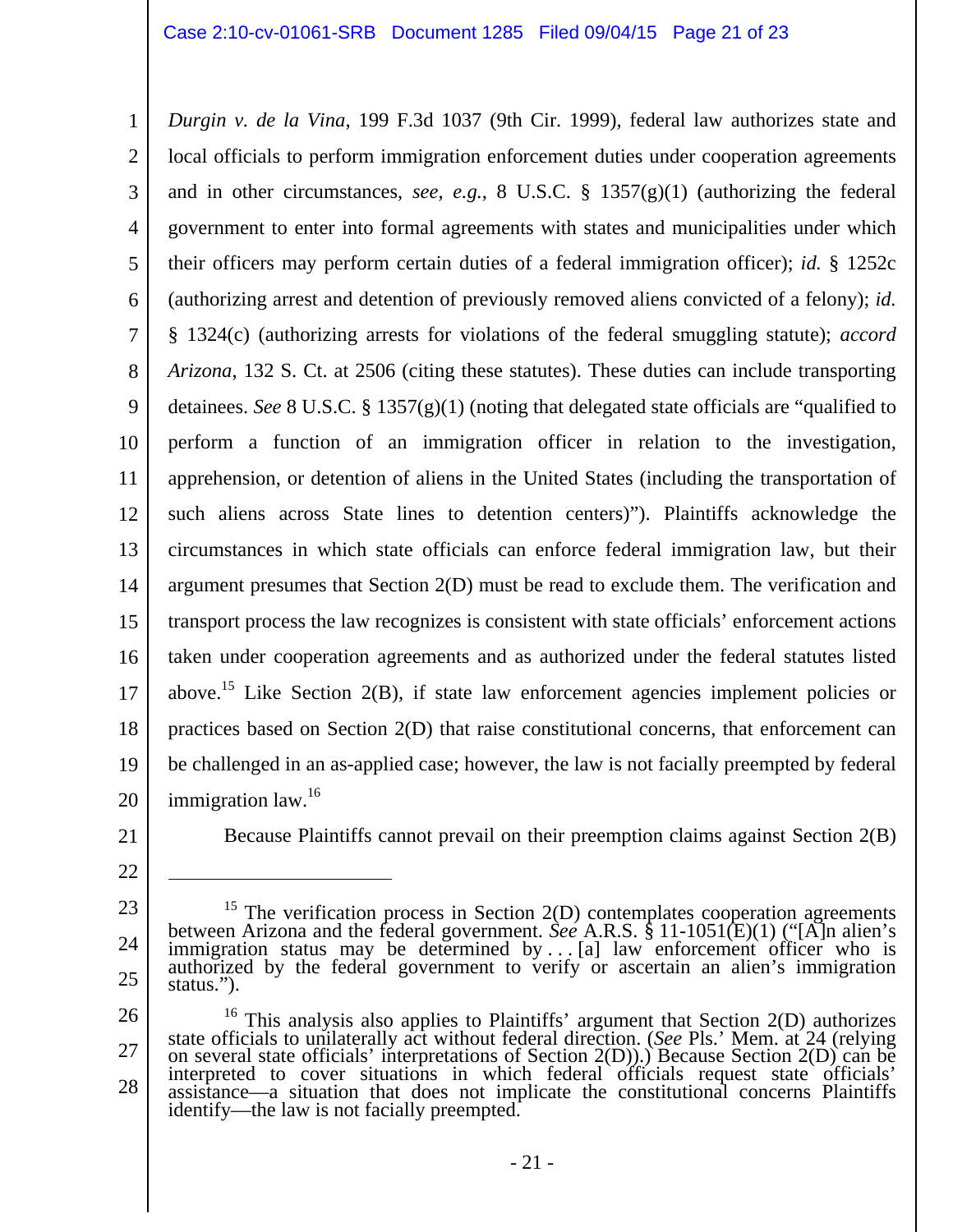1 2 3 and Section 2(D), the Court grants summary judgment in favor of Arizona on Count One (Supremacy Clause). Plaintiffs have not identified any other provision of S.B. 1070 they are challenging under Count One that is not enjoined. *See supra* n.4.

4

## **III. CONCLUSION**

5 6 7 8 9 10 Arizona is entitled to summary judgment on the remaining claims in Counts One (Supremacy Clause), Two (Equal Protection Clause), Four (Fourth Amendment), Five (Article II, § 8 of the Arizona Constitution), Six (Due Process Clause), and Seven (42 U.S.C. § 1981). Plaintiffs are entitled to summary judgment on Count Three (First Amendment). The Section 5 day labor provisions, A.R.S. § 13-2928(A)-(B), are permanently enjoined.

11 12 **IT IS ORDERED** granting Intervenor Defendants' Motion for Summary Judgment re: Counts One, Two, Four, Five, Six, and Seven of the FAC (Doc. 1215).

13 14 **IT IS FURTHER ORDERED** granting in part and denying in part Plaintiffs' Motion for Partial Summary Judgment and for Permanent Injunction (Doc. 1223).

15 16 17 **IT IS FURTHER ORDERED** denying as moot Plaintiffs' Motion to Strike Intervenor Defendants' Responses and Objections to Plaintiffs' Statement of Additional Facts Precluding Summary Judgment (Doc. 1280).

18 19 20 21 **IT IS FURTHER ORDERED** directing the Clerk to enter judgment in favor of Arizona on Counts One (Supremacy Clause), Two (Equal Protection Clause), Four (Fourth Amendment), Five (Article II, § 8 of the Arizona Constitution), Six (Due Process Clause), and Seven (42 U.S.C. § 1981).

22 23 **IT IS FURTHER ORDERED** directing the Clerk to enter judgment in favor of Plaintiffs on Count Three (First Amendment).

- 24  $1/1$
- 25  $//$
- 26 / / /
- 27 / / /
- 28 / / /